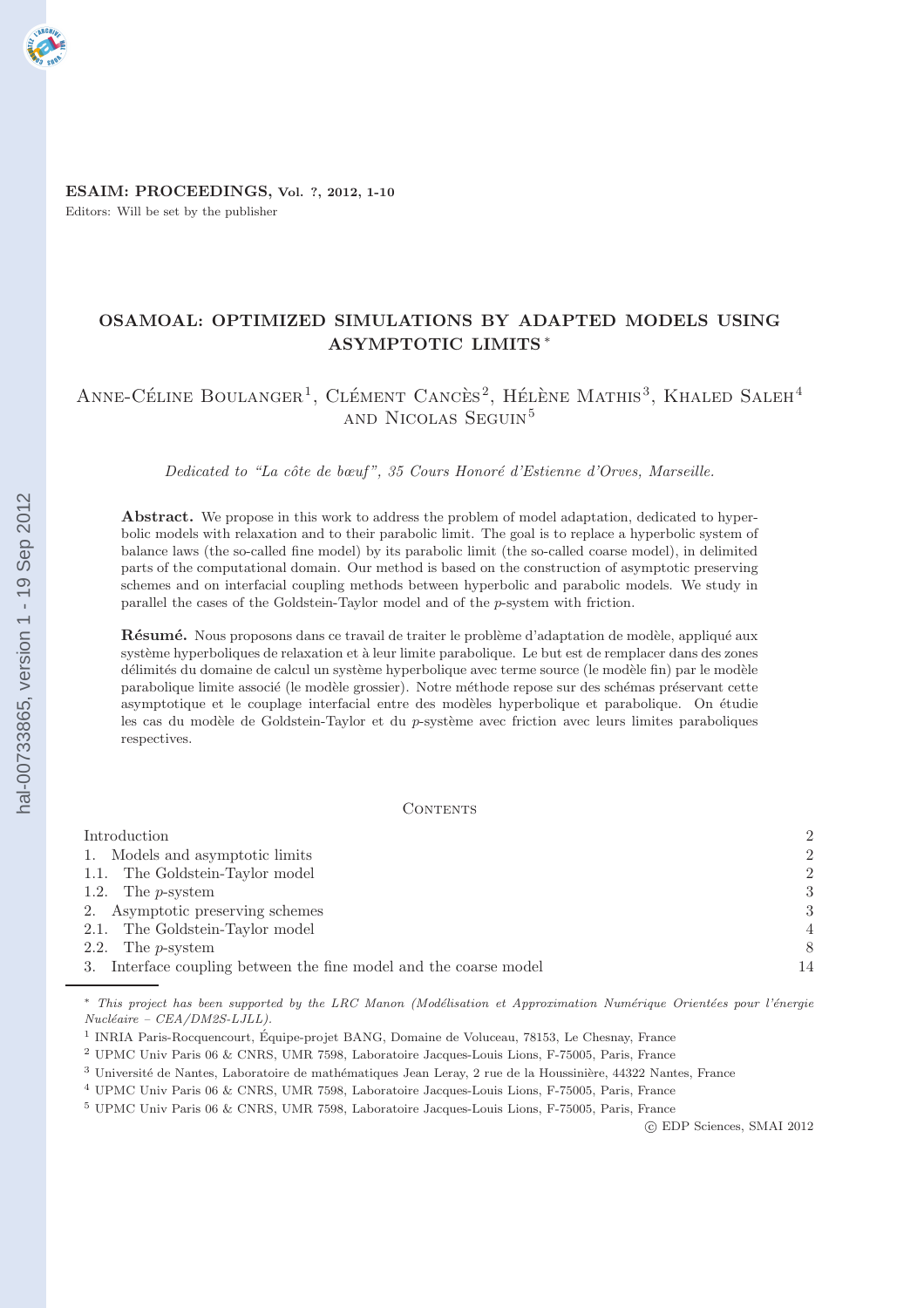3.1. The Goldstein-Taylor model 14 3.2. The  $p$ -system 16 4. Conclusion 17 References 18

- 
- 

### **INTRODUCTION**

In simulation of complex flows for industrial purposes, it is natural to replace an accurate model by a simpler one in the regions of the computational domain where the flow is supposed to be almost at rest for the sake of reducing the computational cost. Let us give an example. Assume that the flow under consideration is a twophase flow, composed by air and water. In the highly heterogeneous regions, a complex model which accounts for phenomena with very small time and space scales has to be used such as the Baer-Nunziato model [2] where each phase is described by its own density, velocity and pressure and global relaxation terms represent the effects of the differences of velocity and pressure. In some smoother regimes, drift-flux models can be used [18], where the pressures are equal and the relative velocity between the phases is a given function of the characteristic variable describing the flow (densities of each phases, mean velocity and mean pressure).

These regions where the simpler (or coarser) model can be used can be determined empirically or by the use of preliminary computations. In this work, we continue the program initiated in [21] and [5] about model adaptation. This techniques rely on automatically selecting the "good" model among a hierarchy of models, compatible by asymptotic arguments. The notion of "good" model means that we want to maximize the local use of coarse models without deteriorating the accuracy of the numerical results. Here, we focus on parabolic limits of hyperbolic models, while hyperbolic limits were studied in [21] and [5]. We restrict ourselves to standard systems and we do not investigate the dynamic part of the adaptation: we focus on the construction of numerical schemes which preserve the parabolic asymptotic limit and on the interfacial coupling between the hyperbolic system and its parabolic limit.

In the first section, we present the two models we are dealing with: the Goldstein-Taylor model and the p-system with friction. We also provide their asymptotic limit, which turns out to be a parabolic equation. In the second section, we derive and analyze numerical schemes which are able to reproduce the parabolic limits at the discrete level, namely *asymptotic preserving* schemes. Up to our knowledge, the results on the p-system are new. Note that we try to provide accurate stability estimates in order to fully understand the robustness of the CFL condition when  $\varepsilon \to 0$ . The next part is devoted to the coupling between the hyperbolic model and its parabolic limit through a fixed thin interface. It has to be done carefully because classical methods of coupling fails to give accurate results. In order to illustrate our developments, preliminary numerical illustrations are also provided.

#### 1. Models and asymptotic limits

### 1.1. The Goldstein-Taylor model

Let us consider the following fine model, called the Telegraph equation, the Goldstein-Taylor system or the p-system with friction for a Chaplygin gas:

$$
\begin{cases}\n\varepsilon \partial_t v + \partial_x u = 0, \\
\varepsilon \partial_t u + a^2 \partial_x v = -\frac{\sigma}{\varepsilon} u,\n\end{cases} \tag{M_f^{GT}}
$$

where  $\sigma$  is a positive friction coefficient and a the sound speed.

nal-00733865, version 1 - 19 Sep 2012 hal-00733865, version 1 - 19 Sep 2012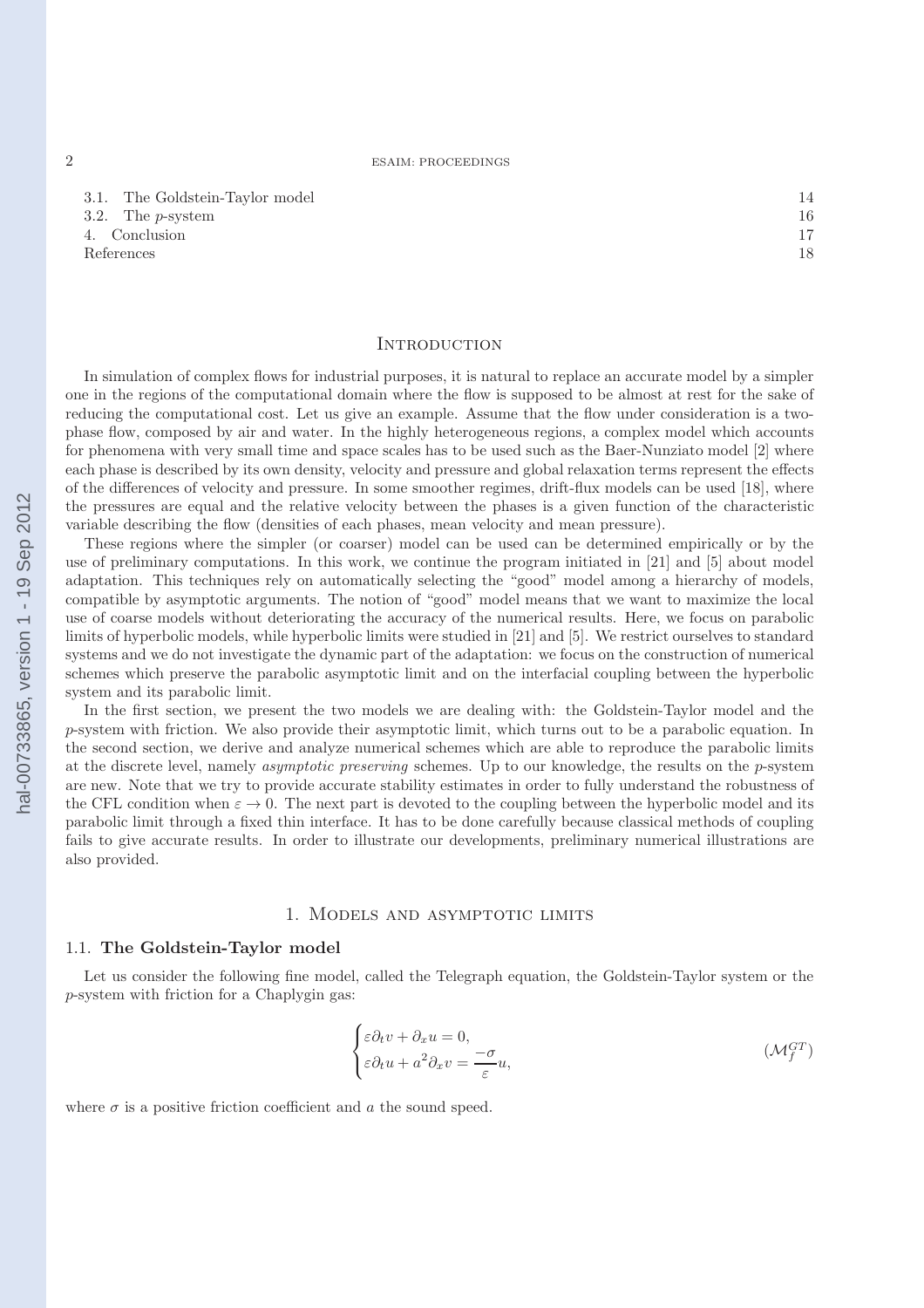An asymptotic analysis when  $\varepsilon \to 0$ , using the Chapman-Enskog expansion for instance, leads to a coarse model, which is nothing but the heat equation:

$$
\begin{cases} \partial_t v - \frac{a^2}{\sigma} \partial_{xx} v = 0, \\ u = 0. \end{cases} \tag{M_c^{GT}}
$$

#### 1.2. The p-system

Let us now consider the  $p$ -system with a friction term

$$
\begin{cases}\n\varepsilon \partial_t \tau - \partial_x u = 0, \\
\varepsilon \partial_t u + \partial_x P(\tau) = \frac{-\sigma}{\varepsilon} u,\n\end{cases} \tag{M_f^{p-sys}}
$$

where  $\tau$  is the specific volume, u the velocity and  $\sigma$  is a positive friction coefficient. The function P denotes the pressure law and satisfies classical assumptions: the function P is decreasing, convex, and tends to 0 as  $\tau \to \infty$ . Denoting  $P$  a primitive form of  $P$ , the homogeneous p-system

$$
\begin{cases} \varepsilon \partial_t \tau - \partial_x u = 0, \\ \varepsilon \partial_t u + \partial_x P(\tau) = 0 \end{cases} \tag{1}
$$

admits an entropy  $\eta$  defined by  $\eta(\tau, u) = \frac{u^2}{2} - \mathcal{P}(\tau)$ .

**Remark 1.1.** *For*  $\tau_{\star}$  *fixed in*  $(0, +\infty)$ *, the strictly convex function* 

$$
\eta_{\tau_{\star}}(u,\tau) = \frac{u^2}{2} - \left(\mathcal{P}(\tau) - \mathcal{P}(\tau_{\star})\right) + P(\tau_{\star})(\tau - \tau_{\star})
$$
\n(2)

*is also an entropy for the system* (1) *(one could also use the term of* relative entropy*) and satisfies*

 $\eta_{\tau_\star}(u,\tau) \geq 0$ , and  $\eta_{\tau_\star}(0,\tau^\star) = 0$ .

The associated limit model, once again obtained by a Chapman-Enskog expansion, is

$$
\begin{cases} \partial_t \tau + \frac{1}{\sigma} \partial_{xx} P(\tau) = 0, \\ u = 0. \end{cases} \tag{M_c^{p-sys}}
$$

Since the pressure law  $P$  is a decreasing function, the first equation is a nonlinear parabolic equation.

## 2. Asymptotic preserving schemes

The aim of this part is to present the design of numerical schemes which are compatible with the asymptotic limits of the previous section, which commonly are called *asymptotic preserving schemes* [9, 14, 15, 19, 20].

**Definition 2.1.** *A numerical scheme for system*  $(M_f^{GT})$  *(respectively*  $(M_f^{p-sys})$ *) is said to be* asymptotic  $A$ <sup> $F$ </sup> preserving *if it is stable and consistent with the solutions of the hyperbolic model*  $(M_f^{GT})$  *(resp.*  $(M_f^{p-sys})$ *)* for  $\alpha$  *all*  $\varepsilon > 0$  and if, at the limit  $\varepsilon \to 0$ , it converges to a stable and consistent numerical scheme with the solutions *of the limit parabolic model*  $(\mathcal{M}_c^{GT})$  (resp.  $(\mathcal{M}_c^{p-sys})$ ).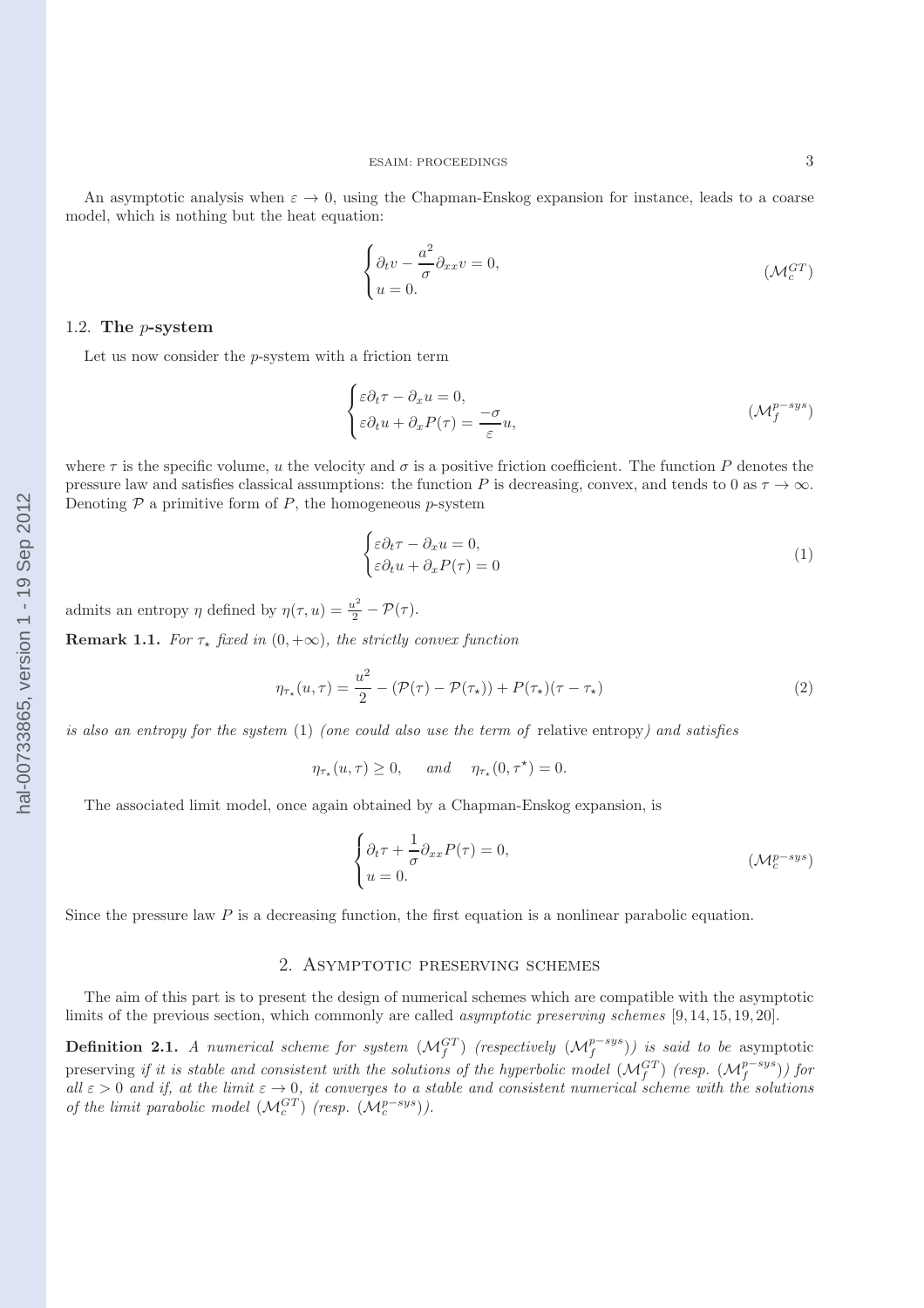One of the important points is that the CFL condition for the approximation of the fine model becomes a CFL condition for the approximation of the coarse model. In our case, since we only are dealing with explicit schemes, this means that this condition for  $\varepsilon > 0$  is of the form  $\Delta t \leq C\Delta x$  while at the limit  $\varepsilon \to 0$ , it is of the form  $\Delta t \leq C \Delta x^2$ .

In both cases, we construct first a well-balanced scheme, following [16] and [13]. We see that the CFL condition induced by a classical stability analysis is too restrictive to be valid for all  $\varepsilon > 0$ . Therefore, we propose an implicit version of this scheme in order to make it asymptotic preserving. Note that this new scheme is explicit in practice (the matrix to invert actually is diagonal). We then recover the pioneer work of Gosse and Toscani [14, 15] in the case of the Goldstein-Taylor and combining their method with a HLL (or equivalently relaxation) scheme, we easily extend it to the nonlinear case of the p-system. In both cases, we provide energy or entropy estimates together with CFL conditions and we carefully examine the behavior of these CFL conditions as  $\varepsilon \to 0$ .

### 2.1. The Goldstein-Taylor model

We first present the well-balanced scheme for the Goldstein-Taylor model and show that it is not asymptotic preserving. We then propose an implicit modification to correct it, recovering the Gosse–Toscani scheme [14,15].

### 2.1.1. *The well-balanced scheme*

The scheme of [6] and the scheme of [3] are both based on the construction of well-balanced scheme, following [16] and [13]. As a consequence, applied to system  $(\mathcal{M}_f^{GT})$ , these schemes are identical and the authors of these works claim that this scheme is asymptotic preserving. Their analysis is based on arguments of consistency and on numerical tests, because the models they investigate are nonlinear systems and a complete analysis of stability seems to be out of reach.

Actually, this scheme has been initially introduced in [14] in the context of system  $(\mathcal{M}_f^{GT})$ . Since this system is linear, a complete analysis of the scheme can be carried out and the conclusion is that this scheme is *not* asymptotic preserving in the sense of definition 2.1.

In the sequel,  $\Delta x, \Delta t$  denote some positive parameters corresponding respectively to the space and time steps. Let  $u_0, v_0 \in L^2(\mathbb{R})$  be initial data, then we discretize them as

$$
u_i^0 = \frac{1}{\Delta x} \int_{(i-1/2)\Delta x}^{(i+1/2)\Delta x} u_0(x) \mathrm{d}x, \qquad v_i^0 = \frac{1}{\Delta x} \int_{(i-1/2)\Delta x}^{(i+1/2)\Delta x} v_0(x) \mathrm{d}x, \qquad \forall i \in \mathbb{Z}.
$$
 (3)

Thanks to Jensen's inequality,  $(u_i^0)_i$  and  $(v_i^0)_i$  belong to  $\ell^2(\mathbb{Z})$  and

$$
\|(u_i^0)_i\|_{\ell^2(\mathbb{Z})} \le \|u_0\|_{L^2(\mathbb{R})}, \qquad \|(v_i^0)_i\|_{\ell^2(\mathbb{Z})} \le \|v_0\|_{L^2(\mathbb{R})}.
$$

For  $i \in \mathbb{Z}$  and  $n \in \mathbb{N}^*$ , we denote by  $W_i^n = (u_i^n, v_i^n)^T$  the discrete unknowns of the well-balanced finite volume scheme. The derivation of such a scheme, which is described in the works cited above, is based on the introduction of the function  $\chi(t,x) = x$ . System  $(\mathcal{M}_f^{GT})$  is replaced by the fully first-order system

$$
\begin{cases} \varepsilon \partial_t v + \partial_x u = 0, \\ \varepsilon \partial_t u + a^2 \partial_x v + \frac{\sigma}{\varepsilon} u \partial_x \chi = 0, \\ \partial_t \chi = 0, \end{cases}
$$

and the associated Riemann problem can be solved, with  $\chi_r - \chi_l = \Delta x$  in order to mimic the jump of  $\chi$  at each interface of the mesh. The eigenvalues of this system are 0 and  $\pm a/\varepsilon$  and the two intermediate states are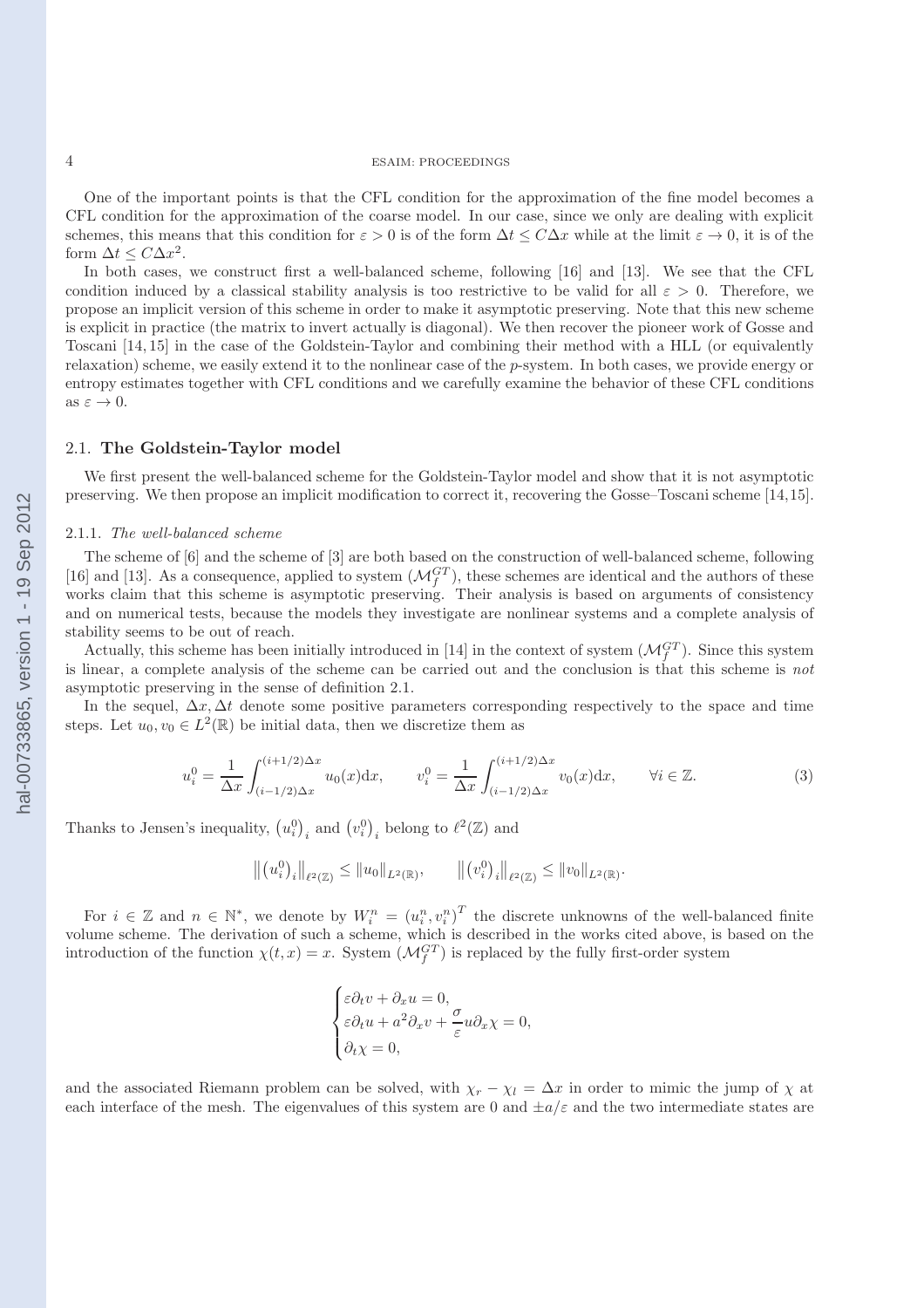$(\bar{v}^-, \bar{u}/K_\varepsilon, \chi_l)$  for  $-a/\varepsilon < x/t < 0$  and  $(\bar{v}^+, \bar{u}/K_\varepsilon, \chi_r)$  for  $0 < x/t < a/\varepsilon$ , where  $K_\varepsilon = 1 + \frac{\sigma \Delta x}{2a\varepsilon}$  and

$$
\bar{u}(W_l, W_r) = \frac{u_l + u_r}{2} - \frac{a}{2}(v_r - v_l),
$$
  

$$
\bar{v}^-(W_l, W_r) = v_l - \frac{1}{a}(\bar{u}(W_l, W_r)/K_{\varepsilon} - u_l),
$$
  

$$
\bar{v}^+(W_l, W_r) = v_r + \frac{1}{a}(\bar{u}(W_l, W_r)/K_{\varepsilon} - u_r).
$$

As a result, the well-balanced finite volume scheme writes

$$
v_i^{n+1} = v_i^n - \frac{\Delta t}{\varepsilon K_\varepsilon \Delta x} \left[ \bar{u}(W_i^n, W_{i+1}^n) - \bar{u}(W_{i-1}^n, W_i^n) \right],\tag{4}
$$

$$
u_i^{n+1} = u_i^n - \frac{a^2 \Delta t}{\varepsilon \Delta x} \left[ \bar{v}^-(W_i^n, W_{i+1}^n) - \bar{v}^+(W_{i-1}^n, W_i^n) \right]. \tag{5}
$$

Equation (5) can also be written as

$$
u_i^{n+1} = u_i^n - \frac{a^2 \Delta t}{\varepsilon K_\varepsilon \Delta x} \left[ \bar{v}(W_i^n, W_{i+1}^n) - \bar{v}(W_{i-1}^n, W_i^n) \right] - \frac{\sigma \Delta t}{\varepsilon^2 K_\varepsilon} u_i^n,\tag{6}
$$

where

$$
\bar{v}(W_l, W_r) = \frac{v_l + v_r}{2} - \frac{1}{2a}(u_r - u_l). \tag{7}
$$

Besides, the scheme  $(4)$  for the discretization of v writes

$$
v_i^{n+1} = v_i^n - \frac{\Delta t}{\varepsilon K_\varepsilon \Delta x} \left[ \frac{u_{i+1}^n - u_{i-1}^n}{2} + \frac{a}{2} (2v_i^n - v_{i+1}^n - v_{i-1}^n) \right]. \tag{8}
$$

Proposition 2.1. *Under the CFL condition*

$$
\frac{1}{\varepsilon + \frac{\sigma \Delta x}{2a}} \left( \frac{a \Delta t}{\Delta x} + \frac{\sigma \Delta t}{2\varepsilon \left( \varepsilon + \frac{\sigma \Delta x}{2a} \right)} \right) \le 1,\tag{9}
$$

*the scheme* (6)–(8) *is*  $L^2$ -diminishing, *i.e.* for all  $n \in \mathbb{N}$ ,

$$
\sum_{i \in \mathbb{Z}} \Delta x \left( (u_i^{n+1})^2 + (v_i^{n+1})^2 \right) \le \sum_{i \in \mathbb{Z}} \Delta x \left( (u_i^n)^2 + (v_i^n)^2 \right). \tag{10}
$$

*Proof.* In order to prove stability of our scheme under a given CFL condition, we adopt the Von Neumann analysis. Assuming the solution is  $L^2$ , we can introduce its Fourier modes in the following manner:

$$
u^{n}(x) = \sum_{k \in \mathbb{Z}} \hat{u}^{n}(k) e^{i2\pi k x}.
$$

Hence,

$$
u^{n}(x + \Delta x) = u^{n}(x)e^{i2\pi k\Delta x},
$$

and the application of the Fourier transform on  $(6)-(8)$  leads to:

$$
\left(\begin{array}{c}\hat{u}^{n+1}(k)\\ \hat{v}^{n+1}(k)\end{array}\right)=\mathbb{A}_{\exp}(k)\left(\begin{array}{c}\hat{u}^n(k)\\ \hat{v}^n(k)\end{array}\right),\,
$$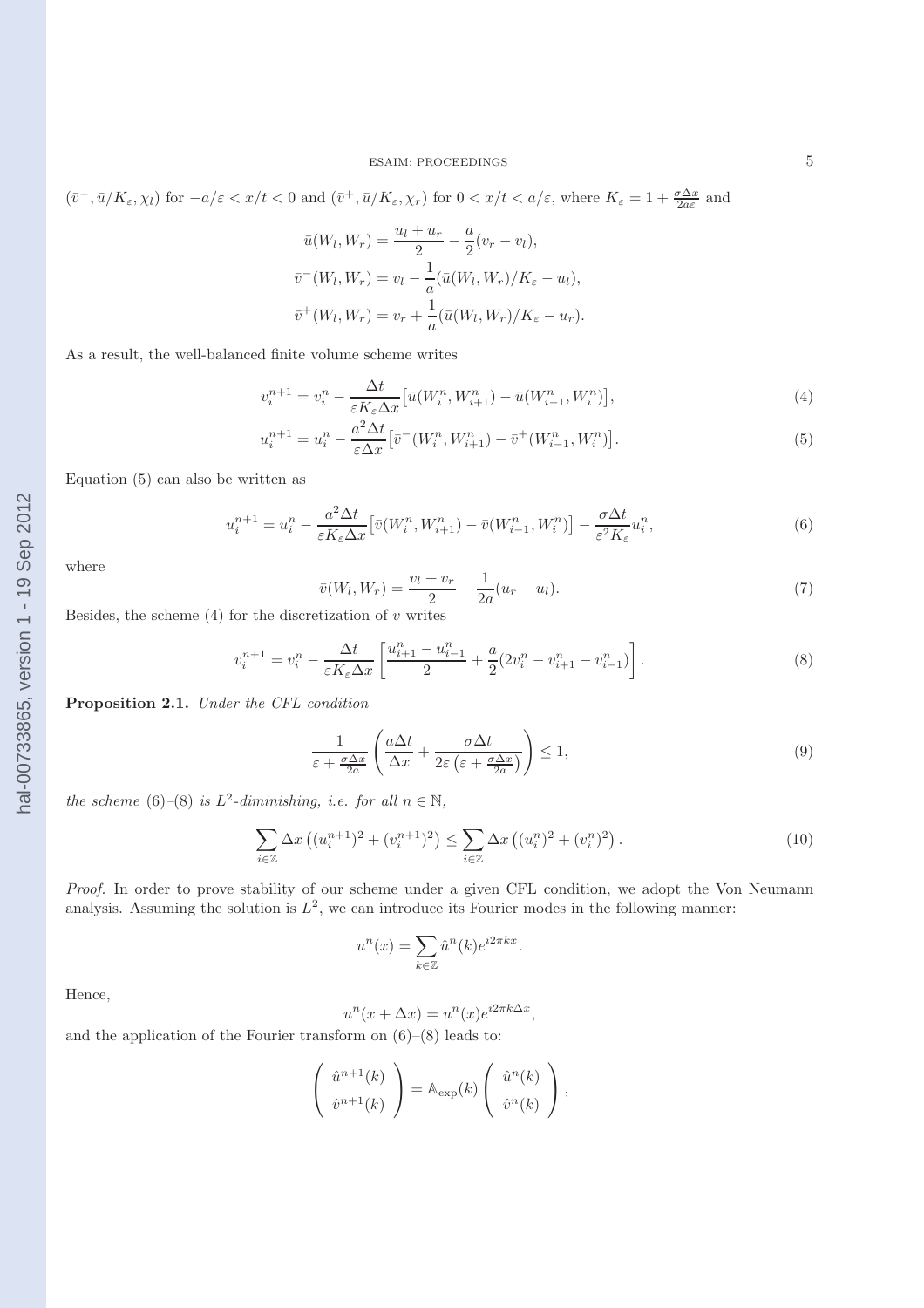where, denoting by

$$
\lambda := \frac{a\Delta t}{\varepsilon K_{\varepsilon}\Delta x}, \qquad \mu := \frac{\sigma \Delta t}{\varepsilon^2 K_{\varepsilon}}, \qquad \alpha_k := k\pi \Delta x,
$$

the amplification matrix  $A_{\exp}(k)$  can be written

$$
\mathbb{A}_{\exp}(k) := \begin{pmatrix} 1 - 2\lambda \sin^2(\alpha_k) - \mu & -i\lambda a \sin(2\alpha_k) \\ -i\frac{\lambda}{a} \sin(2\alpha_k) & 1 - 2\lambda \sin^2(\alpha_k) \end{pmatrix}.
$$

Define

$$
\delta' := \frac{\mu^2}{4} - \lambda^2 \sin^2(2\alpha_k),
$$

then the eigenvalues  $\nu_{\pm} \in \mathbb{C}$  of  $\mathbb{A}_{\exp}(k)$  are given by

$$
\nu_{\pm} := 1 - 2\lambda \sin^2(\alpha_k) - \frac{\mu}{2} \pm \sqrt{\delta'}.
$$

Assume first that  $\delta' \geq 0$  (this is the case for  $\varepsilon$  large enough). In this case, one has  $|\delta'| \leq \frac{\mu}{2}$  then  $\nu_+ \leq 1$ , while

$$
\nu_- \ge 1 - 2\lambda - \mu.
$$

One obtains thus that under the CFL condition (9), one has  $\nu_-\geq -1$ , ensuring the  $L^2$  stability of the scheme. Assume now that  $\delta' < 0$ , so that

$$
|\nu_{+}|^{2} = |\nu_{-}|^{2} = (1 - 2\lambda \sin^{2}(\alpha_{k}) - \frac{\mu}{2})^{2} + \lambda^{2} \sin^{2}(2\alpha_{k}) - \frac{\mu^{2}}{4}
$$
  
 
$$
\leq 1 + 4\lambda \sin^{2}(\alpha_{k}) \left(\lambda + \frac{\mu}{2} - 1\right).
$$

Hence, the scheme is  $L^2$ -diminishing under the CFL condition (9).

It particularly follows from (9) that  $\Delta t$  has to fulfill the  $\varepsilon$ -dependent estimate

$$
\Delta t \le \frac{2\varepsilon\left(\varepsilon + \frac{\sigma \Delta x}{2a}\right)}{\sigma}.
$$

Hence, for a fixed space step  $\Delta x$ , letting  $\varepsilon$  tend to 0 requires the time step  $\Delta t$  to tend also to 0. This can also be remarked by taking constant initial data. Using the form  $(8)-(6)$ , one can directly see that this numerical scheme becomes a modified explicit Euler method for the equation  $\varepsilon \partial_t u = -(\sigma/\varepsilon)u$ . It is well-known that such a method can only be stable under a restrictive condition on the time step  $\Delta t$ , which makes it tend to 0 when  $\varepsilon \to 0.$ 

### 2.1.2. *Implicit modification of the well-balanced scheme*

As mentioned above, the time step  $\Delta t$  tends to zero when  $\varepsilon$  tends to 0. The simple, but crucial, idea is then to take an implicit discretization of the source term, as done in [14] (see also [15]). This leads to the new numerical scheme

$$
u_i^{n+1} = u_i^n - \frac{\Delta t}{\varepsilon K_\varepsilon \Delta x} \left[ a^2 \frac{v_{i+1}^n - v_{i-1}^n}{2} + \frac{a}{2} (2u_i^n - u_{i+1}^n - u_{i-1}^n) \right] - \frac{\sigma \Delta t}{\varepsilon^2 K_\varepsilon} u_i^{n+1},\tag{11}
$$

$$
v_i^{n+1} = v_i^n - \frac{\Delta t}{\varepsilon K_\varepsilon \Delta x} \left[ \frac{u_{i+1}^n - u_{i-1}^n}{2} + \frac{a}{2} (2v_i^n - v_{i+1}^n - v_{i-1}^n) \right]. \tag{12}
$$

The purpose of the following proposition is to show that the new scheme  $(11)-(12)$  is  $L^2$ -diminishing for a choice of  $\Delta t$  depending on  $\Delta x$  but not on  $\varepsilon$ .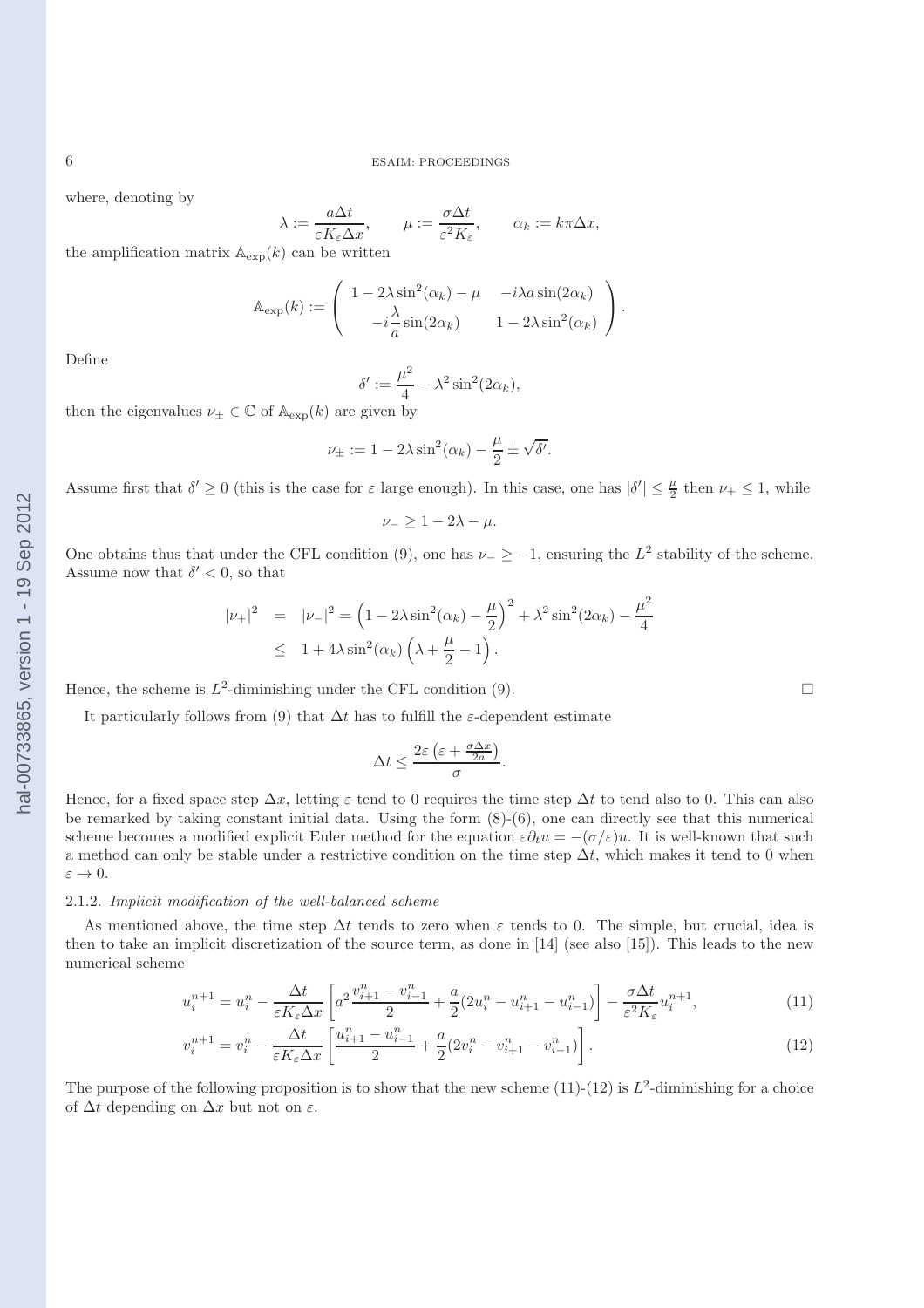Proposition 2.2. *Under the CFL condition*

$$
\frac{1}{\varepsilon + \frac{\sigma \Delta x}{2a}} \frac{a\Delta t}{\Delta x} \le 1,\tag{13}
$$

*the scheme* (11), (12) *is*  $L^2$ -diminishing in the sense of (10). The inequality (13) holds for all  $\varepsilon > 0$  if  $\Delta t$ *satisfies the usual parabolic stability condition*

$$
\Delta t \le \frac{\sigma}{2a^2} \Delta x^2,\tag{14}
$$

*which does not depend on*  $\varepsilon$ *.* 

*Proof.* The scheme (11)-(12) can be obtained by splitting the convection and the source term, i.e.

• step 1: compute the convective contribution, i.e.

$$
u_i^{n+1/2} = u_i^n - \frac{\Delta t}{\varepsilon K_\varepsilon \Delta x} \left[ a^2 \frac{v_{i+1}^n - v_{i-1}^n}{2} + \frac{a}{2} (2u_i^n - u_{i+1}^n - u_{i-1}^n) \right],\tag{15}
$$

$$
v_i^{n+1/2} = v_i^n - \frac{\Delta t}{\varepsilon K_\varepsilon \Delta x} \left[ \frac{u_{i+1}^n - u_{i-1}^n}{2} + \frac{a}{2} (2v_i^n - v_{i+1}^n - v_{i-1}^n) \right];\tag{16}
$$

• step 2: take the reaction term into account, i.e.

$$
u_i^{n+1}\left(1+\frac{\sigma \Delta t}{\varepsilon^2 K_\varepsilon}\right) = u_i^{n+1/2}, \qquad v_i^{n+1} = v_i^{n+1/2}.\tag{17}
$$

Clearly, the step 1 is  $L^2$ -diminishing under the CFL condition (13). Indeed, the scheme (15), (16) corresponds to the former scheme (6)–(8) in the particular case where  $\sigma = 0$ . Therefore, its stability follows from Proposition 2.1. The step 2 is obviously  $L^2$ -diminishing since for all i,  $(u_i^{n+1})^2 \leq (u_i^{n+1/2})^2$ . — Первый процесс в постановки программа в серверном становки производительно становки производительно станов<br>В серверном становки производительно становки производительно становки производительно становки производительн

We establish now that the scheme (11)-(12) is asymptotic preserving, in the sense that, for fixed  $\Delta x$  and for a convenient choice of  $\Delta t$ , then, letting  $\varepsilon$  tend to 0, the solution  $W_i^{\varepsilon,n+1} = \left(u_i^{\varepsilon,n+1}, v_i^{\varepsilon,n+1}\right)^T$  of (11)-(12) tends towards  $W_i^{0,n+1}$  which is the solution of a finite volume scheme which is consistent with the limit problem  $(\mathcal{M}_c^{GT})$ .

 $\textbf{Proposition 2.3.} \; \mathit{Let} \left( W^{\varepsilon,n+1}_i \right)$  $\sum_{i\in\mathbb{Z},n\in\mathbb{N}}$  be the solution of (11)-(12) corresponding to data  $(u_i^0)_{i\in\mathbb{Z}}$  and  $(v_i^0)_{i\in\mathbb{Z}}$ belonging to  $\ell^2(\mathbb{Z})$ . Assume that (14) holds, then, for all  $i \in \mathbb{Z}$ ,  $u_i^{\varepsilon,n+1}$  tends to 0 as  $\varepsilon \to 0$  and  $v_i^{\varepsilon,n+1}$  tends *towards the solution*  $v_i^{0,n+1}$  *of the consistent discretization of*  $(\mathcal{M}_c^{GT})$  *given by* 

$$
v_i^{0,n+1} = v_i^n - \frac{a^2 \Delta t}{\sigma \Delta x^2} \left[ 2v_i^n - v_{i-1}^n - v_{i+1}^n \right], \qquad \text{if } n \ge 1,
$$
\n(18)

$$
v_i^{0,1} = v_i^0 - \frac{a^2 \Delta t}{\sigma \Delta x^2} \left[ 2v_i^0 - v_{i-1}^0 - v_{i+1}^0 \right] - \frac{a \Delta t}{\sigma \Delta x^2} [u_{i+1}^0 - u_{i-1}^0]. \tag{19}
$$

*As a consequence, the numerical scheme* (11)*-*(12) *under the CFL condition* (13) *is asymptotic preserving in the sense of definition 2.1.*

*Proof.* Assume that (14) holds, so that it follows from the proof of Proposition 2.2 that for all  $\varepsilon$  belonging to an unlabeled sequence of  $\mathbb{R}^*_+$  tending to 0,

$$
\sum_{i\in\mathbb{Z}}\Delta x\left(\left(u_i^{\varepsilon,n+1/2}\right)^2+\left(v_i^{\varepsilon,n+1}\right)^2\right)\leq \sum_{i\in\mathbb{Z}}\Delta x\left(\left(u_i^0\right)^2+\left(v_i^0\right)^2\right)<+\infty,
$$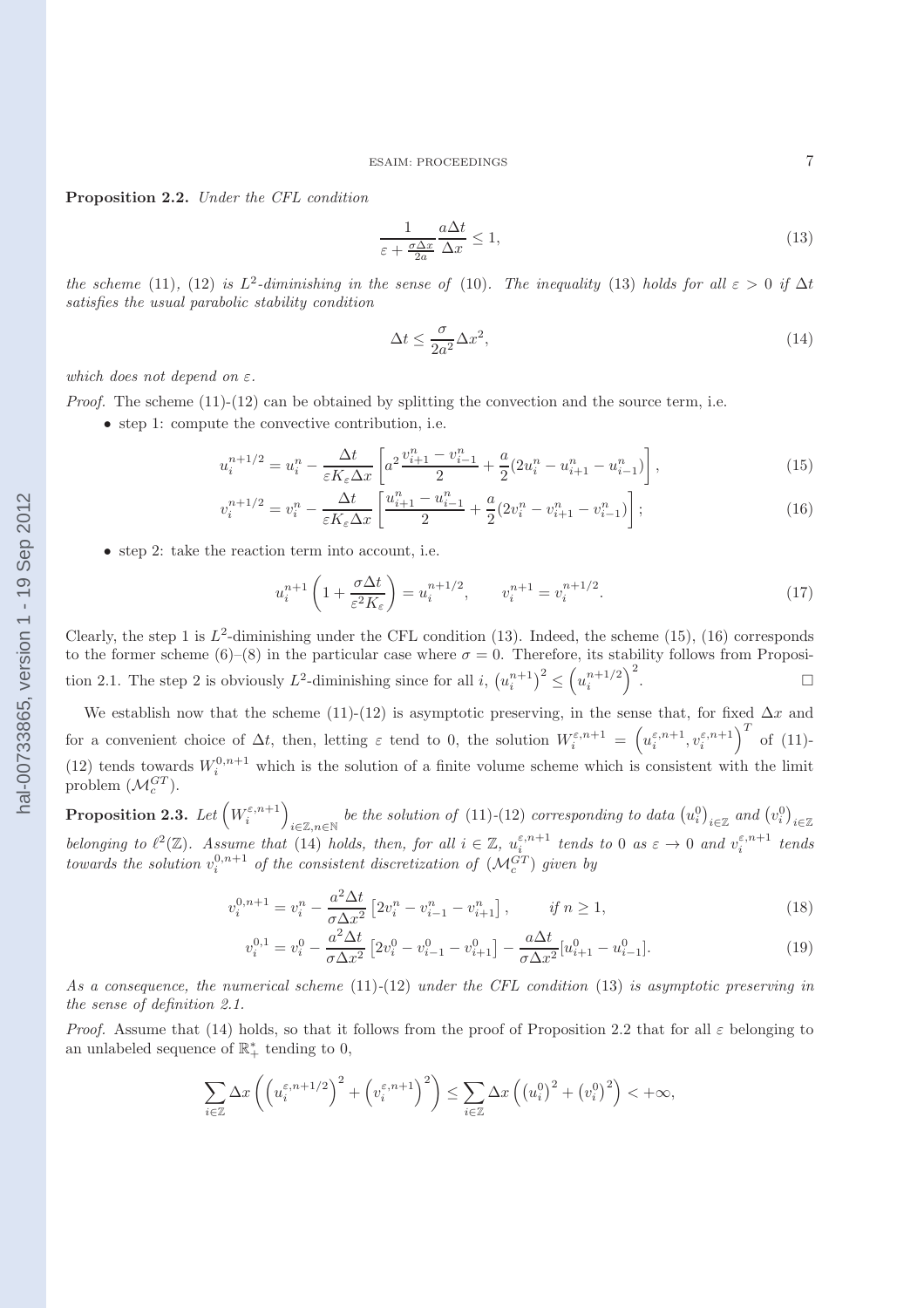where  $u_i^{\varepsilon,n+1/2}$  is given by (15). Since  $\Delta x$  is fixed, we know that there exists  $C \geq 0$  not depending on  $\varepsilon$  such that

$$
\forall i \in \mathbb{Z}, \qquad \left| u_i^{\varepsilon, n+1/2} \right|, \left| v_i^{\varepsilon, n+1} \right| \le C. \tag{20}
$$

Therefore, since  $\sigma > 0$  and since  $\varepsilon^2 K_{\varepsilon} \to 0$  as  $\varepsilon \to 0$ , it follows from (17) that  $u_i^{\varepsilon,n+1} \to 0$  as  $\varepsilon \to 0$ . Thanks to (20), there exists an unlabeled subsequence of  $(v_i^{\varepsilon,n+1})$ converging towards some  $v_i^{0,n+1}$  with  $\left(v_i^{0,n+1}\right)$  $\epsilon_i \in \ell^2(\mathbb{Z})$ . Using the fact that  $\varepsilon K_{\varepsilon} \to \frac{\sigma \Delta x}{2a}$ , we obtain that (18) and (19) are fulfilled at the limit  $\varepsilon \to 0$ .

Remark 2.1. *As it appears in the first iteration of the limit scheme* (19)*, an additional quantity*

$$
r_i^0 := \frac{a\Delta t}{\sigma \Delta x^2} \left[ u_{i-1}^0 - u_{i+1}^0 \right]
$$

*has to be taken in consideration. It is easy to check that for*  $u_0 \in L^2(\mathbb{R})$ *, thanks to* (14)*, the quantity*  $r_i^0$  *tends*  $\mathcal{L}$  *to* 0 *in*  $\ell^2(\mathbb{Z})$  *as*  $\Delta x, \Delta t \to 0$ *. More precisely, if*  $u_0 \in H^1(\mathbb{R})$ *, there exists* C *depending neither on*  $\Delta x$  *nor on*  $\Delta t$  such that  $\|(r_i^0)\|_{\ell^2(\mathbb{Z})} \leq C\Delta x$ . Denote by

$$
\mathcal{A}: \begin{cases} \ell^2(\mathbb{Z}) & \to & \ell^2(\mathbb{Z}) \\ w_i & \mapsto & w_i - \frac{a^2 \Delta t}{\sigma \Delta x^2} \left[ 2w_i - w_{i-1} - w_{i+1} \right], \end{cases}
$$

and assume that there exists  $\zeta \in (0,1)$  such that the following more restrictive CFL condition holds:  $\frac{4a^2\Delta t}{\sigma\Delta x^2} \leq \zeta$ . Then the mapping A is invertible and  $||A^{-1}|| \leq \frac{1}{1-\zeta}$ . Therefore, there exists a unique  $(\tilde{v}_i^0) \in \ell^2(\overline{\mathbb{Z}})$ , such  $that \ \mathcal{A}\tilde{v}_i^0 = r_i^0$ . Moreover,  $(\tilde{v}_i^0)$  tends to 0 in  $\ell^2(\mathbb{Z})$  as  $\Delta t, \Delta x \to 0$  since  $(r_i^0)$  does. The solution  $(v_i^n)_{i,n}$  of *the scheme* (18)*-*(19) *is then the solution of the usual approximation of the heat equation* (18) *for the slightly modified initial data*  $v_i^0 + \tilde{v}_i^0$ , the correction  $(\tilde{v}_i^0)_{i \in \mathbb{Z}}$  tending to zero with the discretization parameters  $\Delta x, \Delta t$ . *Thanks to the continuity of the solution* v *to the heat equation with respect to the initial data*  $v_0$ , this allows to *claim that the discrete solution provided by the scheme* (18)-(19) *converges in*  $L^2(\mathbb{R})$  *towards the unique solution* v *of the heat equation*

$$
\partial_t v - \frac{a^2}{\sigma} \partial_{xx} v = 0, \qquad v_{|_{t=0}} = v_0.
$$

#### 2.2. The p-system

Let us now consider the case of the *p*-system.

#### 2.2.1. *The well-balanced scheme*

Once again, the schemes proposed in [6] and in [3] follow the construction of well-balanced schemes and lead to the same numerical scheme. It is based on the HLL scheme [17] and can also be derived by the mean of a relaxation procedure (see e.g. [4, 6, 7]). It writes, for all  $i \in \mathbb{Z}$  and  $n \in \mathbb{N}$ ,

$$
\tau_i^{n+1} = \tau_i^n - \frac{\Delta t}{\varepsilon \Delta x} \left[ u_{i-1/2}^n - u_{i+1/2}^n \right],
$$
  
\n
$$
u_i^{n+1} = u_i^n - \frac{\Delta t}{\varepsilon \Delta x} \left[ \Pi_{i+1/2}^{n,-} - \Pi_{i-1/2}^{n,-} \right],
$$
\n(21)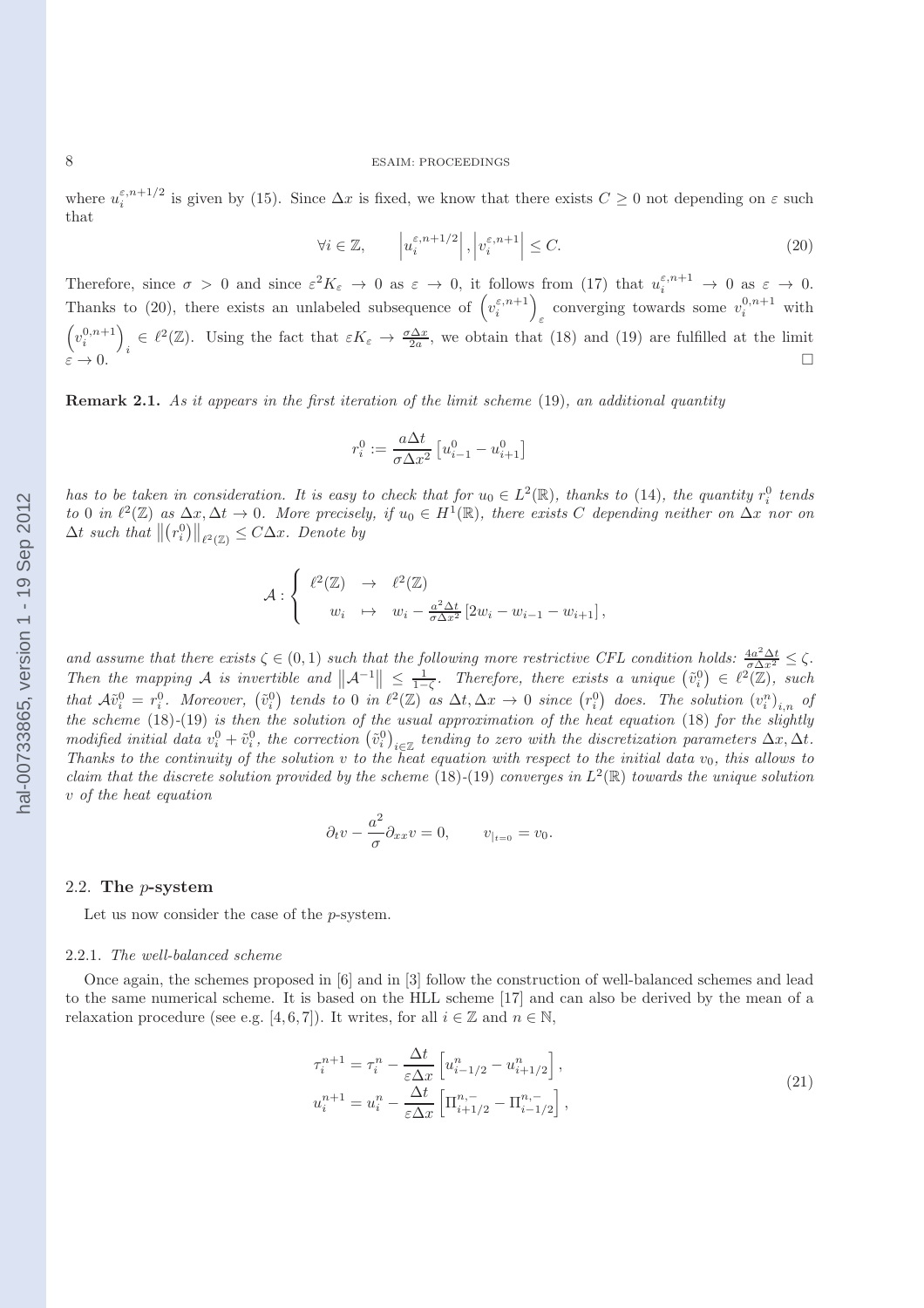where  $u_{i+1/2}^n, \Pi_{i+1}^{n,\pm}$  $_{i+1/2}^{n,\pm}$  and  $\tau_{i+1/2}^{n,\pm}$  $\lim_{i+1/2}^{n,\pm}$  are given by

$$
u_{i+1/2}^n = \frac{1}{1 + \frac{\sigma \Delta x}{2\varepsilon a}} \left[ \frac{u_i^n + u_{i+1}^n}{2} + \frac{P(\tau_i^n) - P(\tau_{i+1}^n)}{2a} \right],
$$
\n(22)

$$
\Pi_{i+1/2}^{n,-} = P(\tau_i^n) - a(u_{i+1/2}^n - u_i^n),\tag{23}
$$

$$
\Pi_{i+1/2}^{n,+} = P(\tau_{i+1}^n) - a(u_{i+1}^n - u_{i+1/2}^n). \tag{24}
$$

In the above system,  $a > 0$  is a parameter to be fixed later (cf. Proposition 2.4). By taking (22)-(24) in consideration in (21) and introducing  $L_{\varepsilon} = 1 + \frac{\sigma \Delta x}{2\varepsilon a}$ , this scheme can be reformulated as

$$
\tau_i^{n+1} = \tau_i^n - \frac{\Delta t}{\varepsilon L_\varepsilon \Delta x} \left[ \frac{u_{i-1}^n - u_{i+1}^n}{2} + \frac{1}{2a} \left( -2P(\tau_i^n) + P(\tau_{i+1}^n) + P(\tau_{i-1}^n) \right) \right],\tag{25}
$$

$$
u_i^{n+1} = u_i^n - \frac{\Delta t}{\varepsilon L_\varepsilon \Delta x} \left[ \frac{P(\tau_{i+1}^n) - P(\tau_{i-1}^n)}{2} + \frac{a}{2} \left( 2u_i^n - u_{i-1}^n - u_{i+1}^n \right) \right] - \frac{\sigma \Delta t}{\varepsilon^2 L_\varepsilon} u_i^n. \tag{26}
$$

We fail to obtain a complete analysis of stability for the scheme  $(25)$ ,  $(26)$ . Nonetheless, a simple case can be used to check that this numerical scheme also suffer from a too restrictive stability condition of the same type as (9). Assume that

$$
\forall i \in \mathbb{Z} \quad \tau_i^n = \bar{\tau}, \ u_i^n = \bar{u},
$$

where  $\bar{\tau}$  and  $\bar{u}$  are two positive constant. Then, the scheme (25)-(26) writes

$$
\forall i \in \mathbb{Z}, \quad \tau_i^{n+1} = \bar{\tau}, \qquad u_i^{n+1} = \left(1 - \frac{\sigma \Delta t}{\varepsilon^2 L_\varepsilon}\right) \bar{u}.
$$

This formula corresponds to an explicit discretization of the ordinary differential equation

$$
\begin{cases} \tau'(t) = 0, \\ u'(t) = -\frac{\sigma}{\varepsilon}u. \end{cases}
$$

As a consequence, a necessary condition of the stability (in  $L^2$  for instance) of the scheme is

$$
\frac{\sigma \Delta t}{2\varepsilon^2 L_\varepsilon} \le 1.
$$

Here again, this condition implies that  $\Delta t \to 0$  when  $\varepsilon \to 0$ , which means that the scheme (21) is *not* asymptotic preserving.

### 2.2.2. *Implicit modification of the well-balanced scheme*

Following the idea used for the Goldstein-Taylor system, we replace the explicit discretization of the source term of (26) by an implicit one, which yields

$$
\tau_i^{n+1} = \tau_i^n - \frac{\Delta t}{\varepsilon L_\varepsilon \Delta x} \left[ \frac{u_{i-1}^n - u_{i+1}^n}{2} + \frac{1}{2a} \left( -2P(\tau_i^n) + P(\tau_{i+1}^n) + P(\tau_{i-1}^n) \right) \right],\tag{27}
$$

$$
u_i^{n+1} = u_i^n - \frac{\Delta t}{\varepsilon L_\varepsilon \Delta x} \left[ \frac{P(\tau_{i+1}^n) - P(\tau_{i-1}^n)}{2} + \frac{a}{2} \left( 2u_i^n - u_{i-1}^n - u_{i+1}^n \right) \right] - \frac{\sigma \Delta t}{\varepsilon^2 L_\varepsilon} u_i^{n+1}.
$$
 (28)

While we have not been able to completely study the stability of the numerical scheme (21) (but we proved that the associated CFL condition is too restrictive), we can prove that this new scheme is stable under an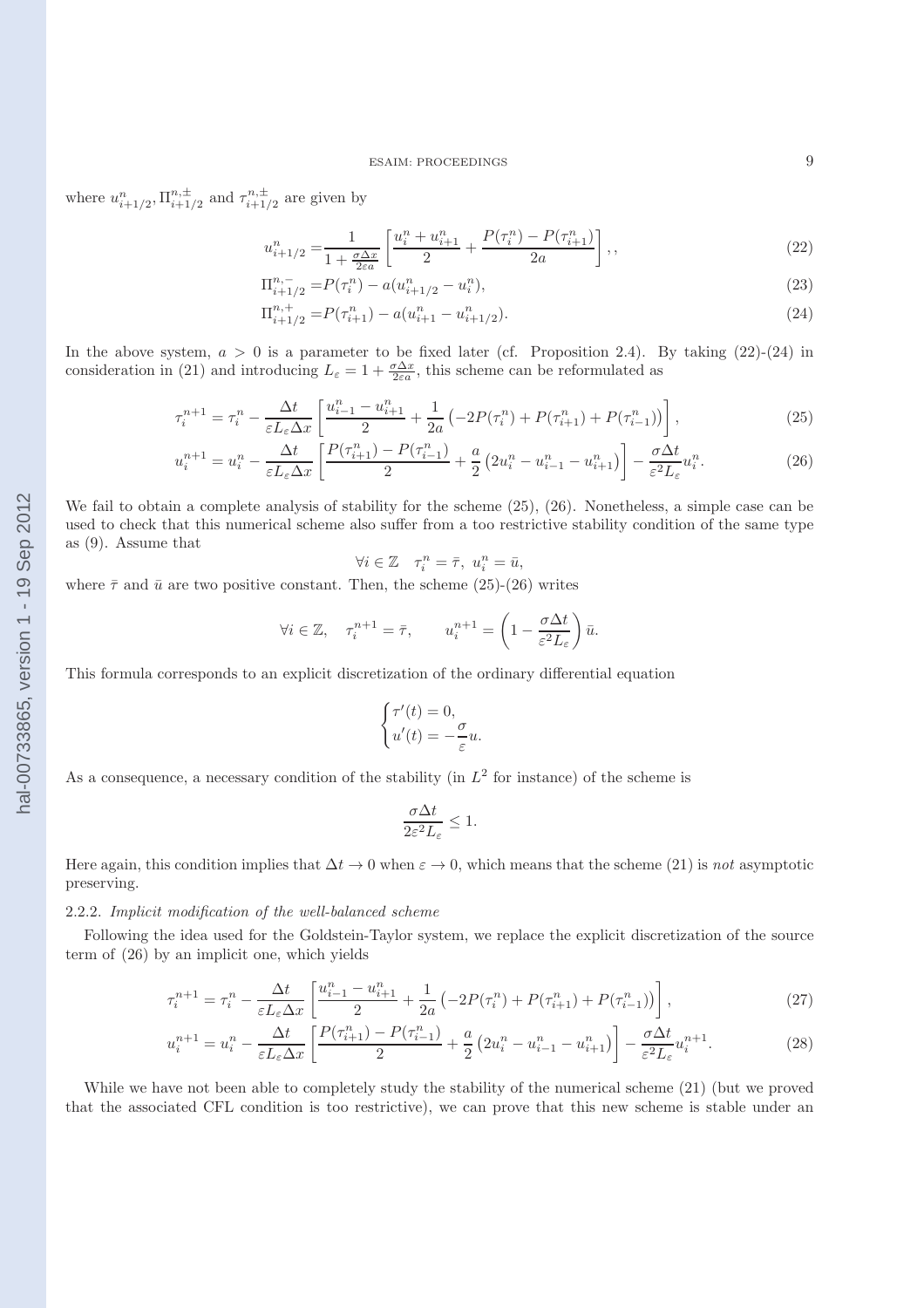$\varepsilon$ -independent CFL condition and therefore, it is asymptotic preserving. Note that the stability we invoke is the decrease of the entropy.

Let  $\tau_{\star} \in (0,\infty)$ , let  $\eta_{\tau_{\star}}$  be the entropy of (1) defined by (2), and let  $\tau_0$ ,  $u_0$  be measurable functions such that

$$
\int_{\mathbb{R}} \eta_{\tau_{\star}}(\tau_0, u_0) \mathrm{d}x < +\infty, \tag{29}
$$

and such that  $(\tau_0 - \tau_{\star}) \in L^{\infty} \cap L^{1}(\mathbb{R})$ . We moreover assume that  $\tau_0$  is essentially bounded away from 0. The initial data  $\tau_0$ ,  $u_0$  are discretized by

$$
\tau_i^0 = \frac{1}{\Delta x} \int_{(i-1/2)\Delta x}^{(i+1/2)\Delta x} \tau_0(x) dx, \qquad u_i^0 = \frac{1}{\Delta x} \int_{(i-1/2)\Delta x}^{(i+1/2)\Delta x} u_0(x) dx,
$$

so that, thanks to Jensen inequality,

$$
\sum_{i\in\mathbb{Z}}\eta_{\tau_{\star}}(\tau_{i}^{0},u_{i}^{0})\Delta x\leq\int_{\mathbb{R}}\eta_{\tau_{\star}}(\tau_{0},u_{0})\mathrm{d}x<+\infty.
$$

In particular, there exists  $\tau, \overline{\tau} > 0$  such that  $0 < \tau \leq \tau_{\star} \leq \overline{\tau} < \infty$ , and such that  $\tau \leq \tau_0 \leq \overline{\tau}$  a.e. in R. Proposition 2.4. *Under the Whitham condition*

$$
a^{2} \ge 2 \max_{n \in \mathbb{N}} \max_{i \in \mathbb{Z}} \left( -P'(\tau_{i}^{n}), -P'(\tau_{i+1/2}^{n,\pm}) \right),\tag{30}
$$

where the quantities  $\tau_{i+1}^{n,\pm}$  $lim_{i+1/2}^{n,\pm}$  are defined by

$$
\tau_{i+1/2}^{n,-} = \tau_i^n + \frac{1}{a} \left( u_{i+1/2}^n - u_i^n \right), \qquad \tau_{i+1/2}^{n,+} = \tau_{i+1}^n + \frac{1}{a} \left( u_{i+1}^n - u_{i+1/2}^n \right),
$$

*and the CFL condition*

$$
\frac{2a\Delta t}{\Delta x \left(\varepsilon + \frac{\sigma \Delta x}{2a}\right)} \le 1,\tag{31}
$$

,

*then the scheme is entropy dissipative, i.e. the solution*  $(\tau_i^{n+1}, u_i^{n+1})_{i \in \mathbb{Z}}$  *of the scheme* (27)*,* (28) *satisfies* 

$$
\sum_{i\in\mathbb{Z}}\eta_{\tau_{\star}}(\tau_{i}^{n+1},u_{i}^{n+1})\Delta x\leq\sum_{i\in\mathbb{Z}}\eta_{\tau_{\star}}(\tau_{i}^{n},u_{i}^{n})\Delta x.\tag{32}
$$

*Proof.* As previously in the proof of Proposition 2.2, making the source term implicit allows to write the scheme (27), (28) as a splitting scheme.

• Step 1. We compute the convective contribution given by:

$$
\tau_i^{n+1/2} = \tau_i^n - \frac{\Delta t}{\varepsilon L_\varepsilon \Delta x} \left[ \frac{u_{i-1}^n - u_{i+1}^n}{2} + \frac{1}{2a} \left( -2P(\tau_i^n) + P(\tau_{i+1}^n) + P(\tau_{i-1}^n) \right) \right]
$$
  

$$
u_i^{n+1/2} = u_i^n - \frac{\Delta t}{\varepsilon L_\varepsilon \Delta x} \left[ \frac{P(\tau_{i+1}^n) - P(\tau_{i-1}^n)}{2} + \frac{a}{2} \left( 2u_i^n - u_{i-1}^n - u_{i+1}^n \right) \right].
$$

This scheme is nothing but the usual HLL scheme to solve

 $\partial_t \tau - \partial_x u = 0, \qquad \partial_t u + \partial_x P(\tau) = 0$ 

with a time step  $\overline{\Delta t} = \frac{\Delta t}{\varepsilon L_{\varepsilon}}$ . Following [4], this scheme is entropy dissipative under the Whitham condition (30) and under the CFL condition (31).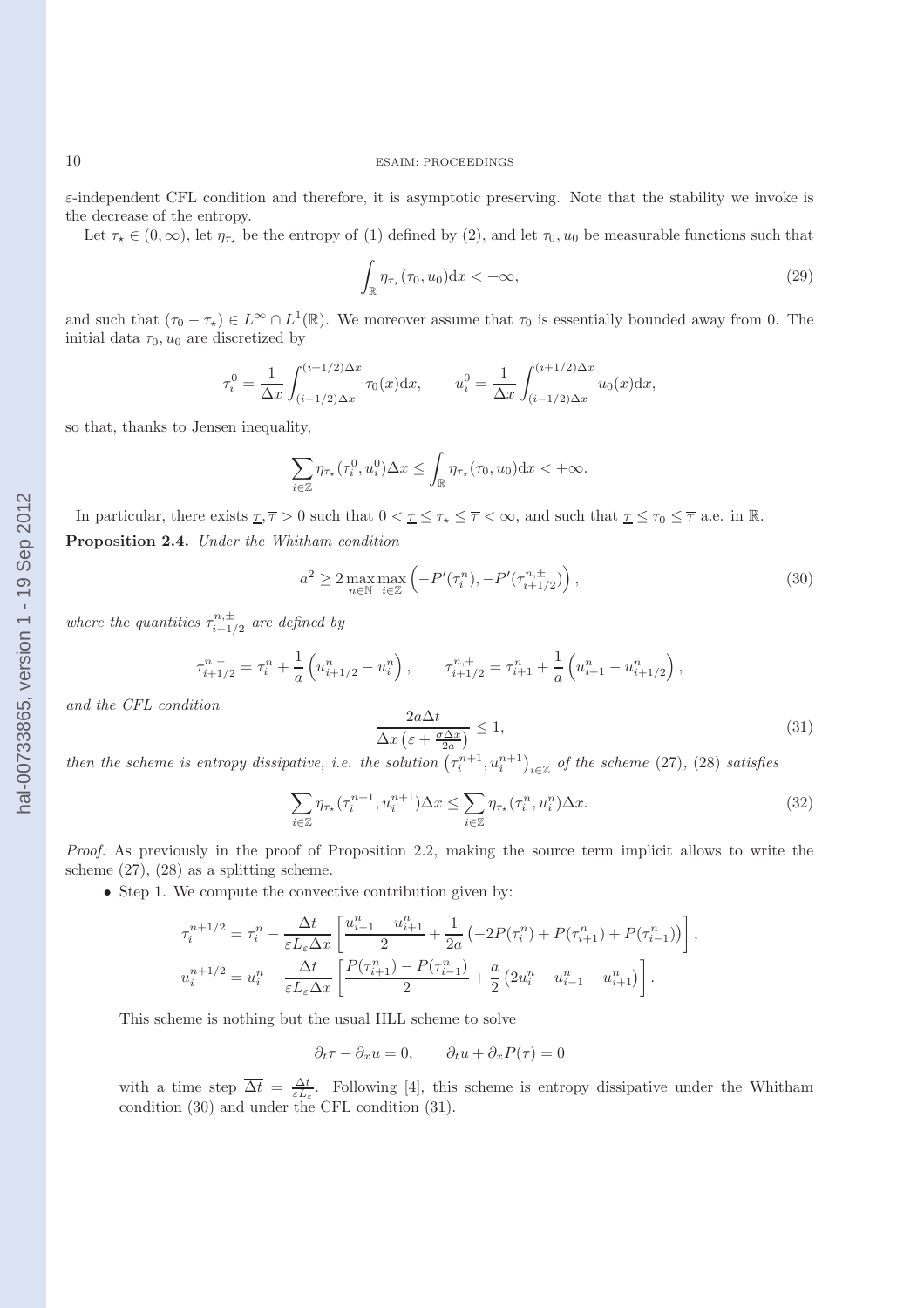• Step 2. The contribution of the source term is now computed with the implicit scheme

$$
\tau_i^{n+1} = \tau_i^{n+1/2}, \qquad u_i^{n+1} = \left(1 + \frac{\sigma \Delta t}{\varepsilon^2 L_\varepsilon}\right)^{-1} u_i^{n+1/2}.
$$
\n(33)

In view of the definition (2) of the entropy  $\eta_{\tau_{\star}}$ , this step is also entropy dissipative, so that the relation (32) holds.

Remark 2.2. *As it was noticed in Proposition 2.2 for the case of the Goldstein-Taylor model, the CFL condition* (31) *is fulfilled for all*  $\varepsilon > 0$  *if one requires that* 

$$
\Delta t \le \frac{\sigma \Delta x^2}{4a^2}.\tag{34}
$$

As done previously on the Goldstein-Taylor model, we investigate the limit as  $\varepsilon$  tends to 0 for fixed discretization parameters of the discrete solution, denoted by  $(\tau_i^{\varepsilon,n}, u_i^{\varepsilon,n})_{i,n}$ , of the scheme (27)-(28).

Proposition 2.5. *Under the Whitham condition* (30)*, the CFL condition* (34) *and the finite entropy condition* (29)*, then for all*  $i \in \mathbb{Z}$ *, the limit of the scheme* (27)*-*(28) *when*  $\varepsilon \to 0$  *writes* 

$$
\tau_i^{0,n+1} = \tau_i^{0,n} - \frac{\Delta t}{\sigma \Delta x^2} \left[ -2P(\tau_i^{0,n}) + P(\tau_{i-1}^{0,n}) + P(\tau_{i+1}^{0,n}) \right] \qquad \forall n \ge 1,
$$
\n(35)

$$
\tau_i^{0,1} = \tau_i^0 - \frac{\Delta t}{\sigma \Delta x^2} \left[ -2P(\tau_i^0) + P(\tau_{i-1}^0) + P(\tau_{i+1}^0) + a(u_{i-1}^0 - u_{i+1}^0) \right]. \tag{36}
$$

*Proof.* It follows from Proposition 2.4 and Remark 2.2 that under the Whitham condition (30), the CFL condition (34) and the finite entropy condition (29) on the initial data, one has, for all  $n \geq 1$ ,

$$
\sum_{i\in\mathbb{Z}} \Delta x \left[ \eta(\tau_i^{\varepsilon,n}, u_i^{\varepsilon,n}) \right] \le \int_{\mathbb{R}} \eta(\tau_0, u_0) \mathrm{d}x < \infty. \tag{37}
$$

This ensures that there exists  $C \geq 0$  not depending on  $\varepsilon$  such that for all  $\varepsilon > 0$ , one has

$$
\forall i\in\mathbb{Z}, \forall n\geq 1, \quad |u^{\varepsilon,n}_i|\leq C, \quad -\mathcal{P}(\tau^{\varepsilon,n}_i)\leq C.
$$

Hence, there exists  $\left(u_i^{0,n}\right)$  $_{i,n}$  and  $\left(\mathcal{P}_{i}^{0,n}\right)$ such that up to an unlabeled subsequence,  $i_n$ 

$$
\forall i \in \mathbb{Z}, \qquad u_i^{\varepsilon,n} \to u_i^0, \qquad \mathcal{P}(\tau_i^{\varepsilon,n}) \to \mathcal{P}_i^{0,n} \quad \text{ as } \varepsilon \to 0.
$$

Since P is strictly increasing and continuous, then, denoting by  $\tau_i^{0,n} = P^{-1}(\mathcal{P}_i^{0,n})$ , we obtain that

$$
\forall i \in \mathbb{Z}, \qquad \tau_i^{\varepsilon, n} \to \tau_i^{0, n} \quad \text{ as } \varepsilon \to 0.
$$

Thanks to (33), we obtain that for all  $n \geq 1$  and for all  $i \in \mathbb{Z}$ ,  $u_i^{0,n} = 0$ . Since  $2a\varepsilon L_{\varepsilon} \to \sigma \Delta x$  as  $\varepsilon \to 0$  (recall that  $L_{\varepsilon} = 1 + \frac{\sigma \Delta x}{2\varepsilon a}$ , considering the limit as  $\varepsilon \to 0$  in (27) yields (35), while a contribution coming from  $u_0$  still appears in the computation (36) at the first time step. Obviously, since (35)-(36) define  $(\tau_i^{0,n})$  $\sum_{i,n}$  in a unique way, the whole unlabeled sequence  $(\tau_i^{\varepsilon,n})_{i,n}\Big)_{\varepsilon}$  converges towards  $(\tau_i^{0,n})$  $\lim_{\varepsilon, n}$  when  $\varepsilon \to 0$ .

 $\Box$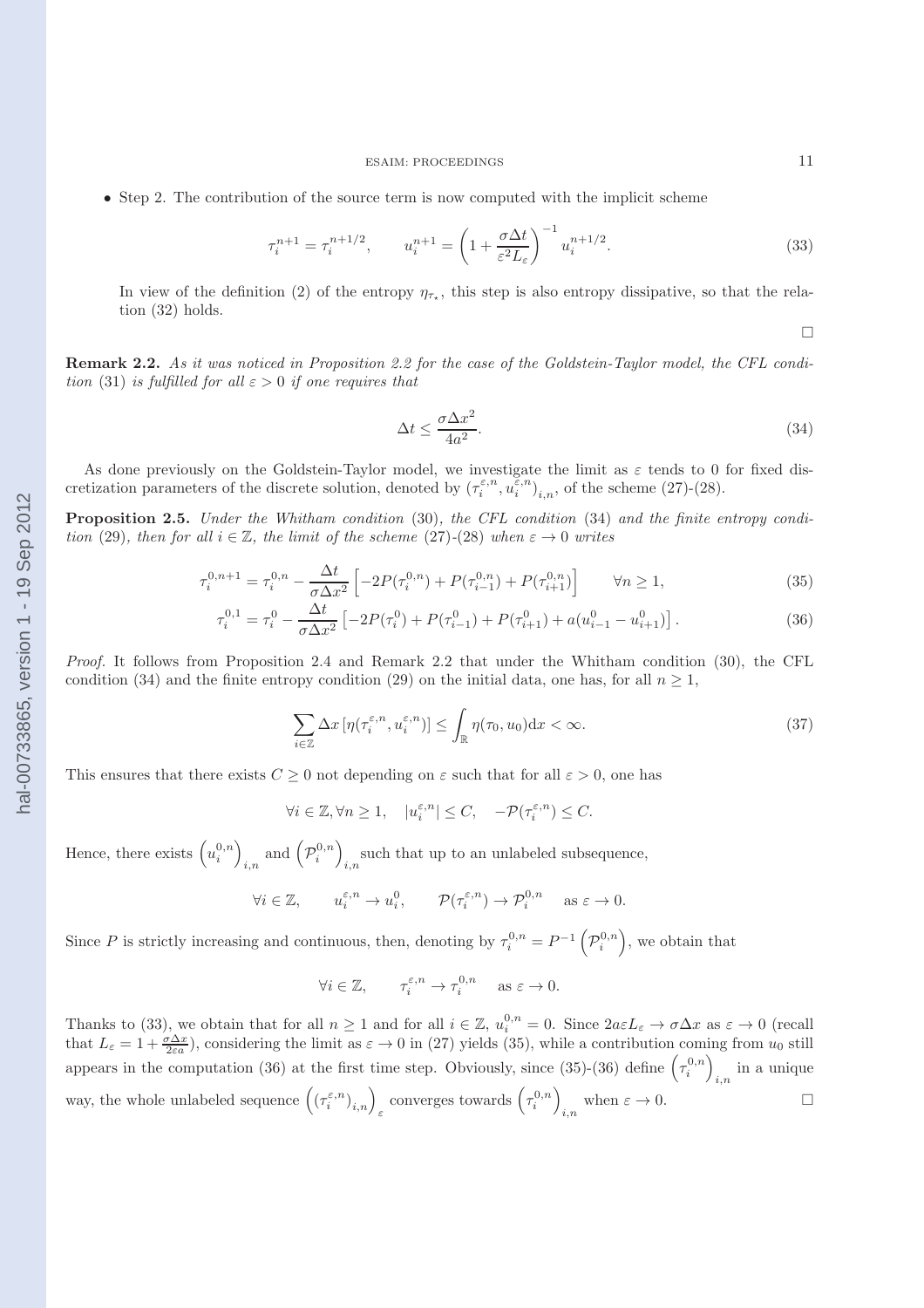We provide now the proof of convergence of the scheme  $(35)$ ,  $(36)$  towards the unique weak solution of the problem

$$
\partial_t \tau + \frac{1}{\sigma} \partial_{xx} P(\tau) = 0, \qquad \tau_{|_{t=0}} = \tau_0, \qquad \lim_{x \to \pm \infty} \tau = \tau_\star. \tag{38}
$$

**Lemma 2.6.** Assume that  $a^2 > -P'(\underline{\tau})$ , then there exists  $\omega \in (0, \underline{\tau})$  and  $\overline{\Delta x_{\omega}} > 0$  such that for all  $\Delta x \leq \overline{\Delta x_{\omega}}$ , *one has*

 $\tau_i^{0,n} \in [\underline{\tau} - \omega, \underline{\tau} + \omega], \qquad \forall i \in \mathbb{Z}, \forall n \ge 1.$ (39)

*Proof.* Since  $a^2 > -P'(\underline{\tau})$ , there exists  $\omega > 0$  such that  $a^2 = -P'(\underline{\tau} - \omega)$ . Denote by  $(\tilde{\tau}_i^{0,1})$ the quantities defined by

$$
\tilde{\tau}_i^{0,1} = \tau_i^0 - \frac{\Delta t}{\sigma \Delta x^2} \left[ -2P(\tau_i^0) + P(\tau_{i-1}^0) + P(\tau_{i+1}^0) \right], \quad \forall i \in \mathbb{Z}.
$$

Then it follows from classical monotonicity arguments that

$$
\underline{\tau} \le \tilde{\tau}_i^{0,1} \le \overline{\tau}, \qquad \forall i \in \mathbb{Z}.
$$

Now, since

$$
\tau_i^{0,1} = \tilde{\tau}_i^{0,1} + \frac{a\sigma \Delta t}{\Delta x^2} (u_{i+1}^0 - u_{i-1}^0),
$$

we obtain, thanks to the CFL assumption (34) and from the regularity of  $u_0$  that for  $\Delta x$  small enough,

$$
\tau_i^{0,1} \in [\underline{\tau} - \omega, \overline{\tau} + \omega], \qquad \forall i \in \mathbb{Z}.
$$

Hence, the condition  $a^2 = -P'(\underline{\tau} - \omega)$  ensures that the scheme is still monotone on this new range of values of  $\tau_i^{0,n}$ . Therefore, from a usual discrete maximum principle, we obtain by a straightforward induction that (39)  $holds.$ 

We now state a  $L^1$ -stability result, whose proof relies on classical monotonicity arguments (see e.g. [8]).

Lemma 2.7. *Let*  $\left(\tau_i^{0,n}\right)$  $_{i,n},\left( \check{\tau}_{i}^{0,n}\right)$ *i*,*n* be solutions of (35)-(36), corresponding to initial data  $(\tau_i^0)_i$ ,  $(\tilde{\tau}_i^0)_i \in$  $[\underline{\tau}, \overline{\tau}]$ , then, for  $a^2 > -P'(\underline{\tau})$ , under the CFL condition (34), and for  $\Delta x$  small enough, one has, for all  $n \ge 0$ ,

$$
\sum_{i\in\mathbb{Z}}\Delta x\left|\tau_i^{0,n+1}-\check{\tau}_i^{0,n+1}\right|\leq \sum_{i\in\mathbb{Z}}\Delta x\left|\tau_i^{0,n}-\check{\tau}_i^{0,n}\right|.
$$

Denote by  $\tau_{\Delta x}$  the piecewise constant function defined almost everywhere by

$$
\tau_{\Delta x}(x,t) = \tau_i^{0,n} \quad \text{if } (x,t) \in ((i-1/2)\Delta x, (i+1/2)\Delta x) \times [n\Delta t, (n+1)\Delta t).
$$

From previous lemma, we deduce directly the following regularity result by choosing  $\tilde{\tau}_i^0 = \tau_{i-1}^0$ :

**Lemma 2.8.** *Assume that*  $\tau_0 \in L^{\infty}(\mathbb{R}; [\underline{\tau}, \overline{\tau}])$  *with*  $\tau_0 - \tau_{\star} \in L^1(\mathbb{R})$ *, assume that*  $a^2 > -P'(\underline{\tau})$  *and that* (34) *holds, and assume that*  $\Delta x$  *is small enough, then, for all*  $n \geq 1$ *,* 

$$
\sum_{i\in\mathbb{Z}}|\tau_i^{0,n}-\tau_{i-1}^{0,n}|\Delta x\leq \sum_{i\in\mathbb{Z}}|\tau_i^0-\tau_{i-1}^0|\Delta x+\sum_i\frac{a\sigma\Delta t}{\Delta x^2}\left|u_{i+1}^0-u_i^0-(u_{i-1}^0-u_{i-2}^0)\right|.
$$

*In particular, under the CFL assumption* (34) *and* if  $\tau_0 \in BV(\mathbb{R})$  *and*  $u_0 \in W^{1,\infty} \cap L^2(\mathbb{R})$ *, then there exists* C *not depending on* ∆x, ∆t *such that*

$$
TV(\tau_{\Delta x}(\cdot, t)) \le TV(u_0) + C < \infty, \quad \forall t \in \mathbb{R}_+.\tag{40}
$$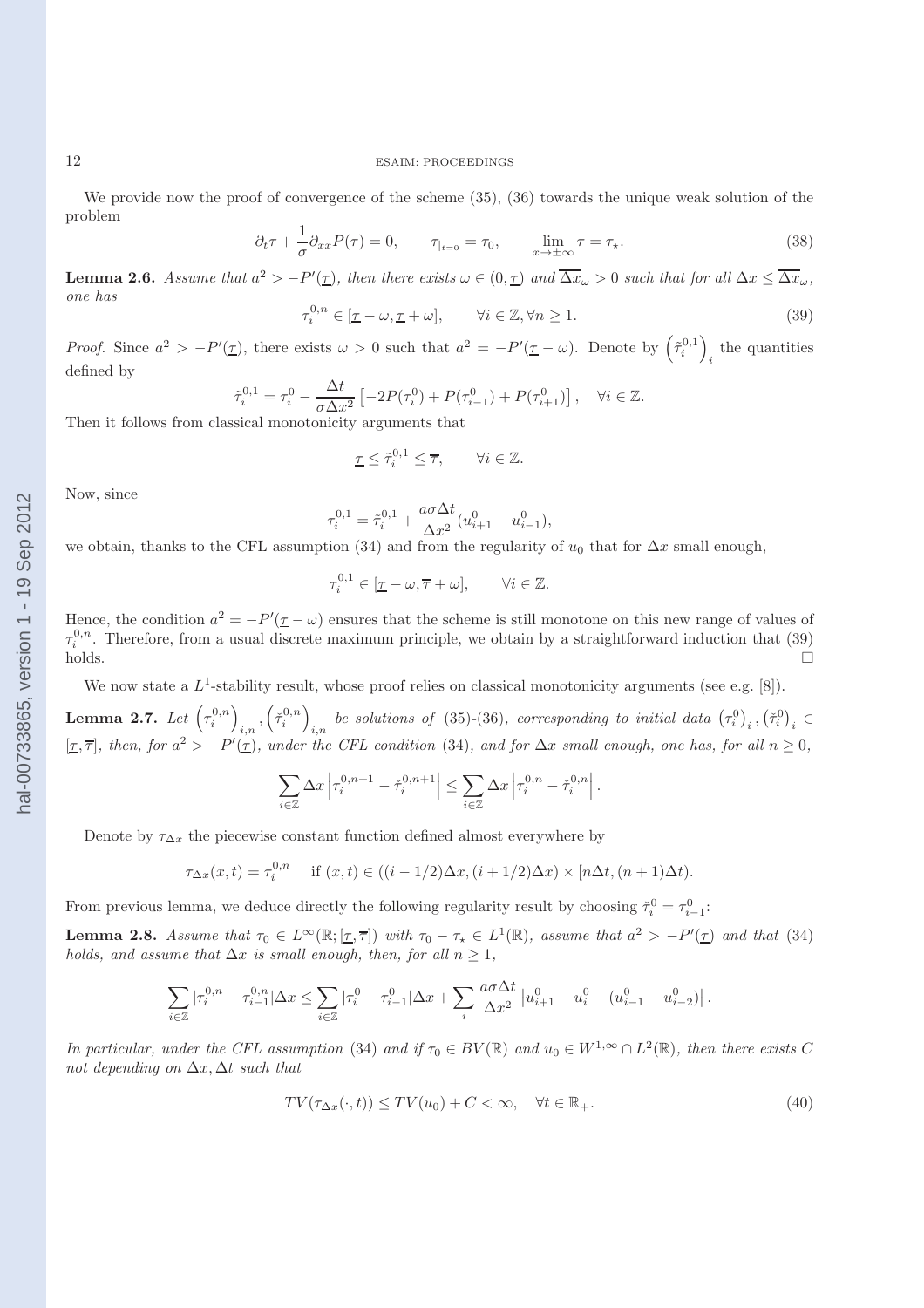Assume that the assumptions of Lemma 2.8 hold, then, thanks to the tools introduced in [10], we can claim that, up to an unlabeled subsequence of  $(\tau_{\Delta x})_{\Delta x}$ , then there exists  $\tau \in L^{\infty} \cap BV(\mathbb{R})$  that satisfies

$$
\tau_{\Delta x} \to \tau \quad \text{in } L^1_{\text{loc}}(\mathbb{R} \times \mathbb{R}_+) \text{ as } \Delta x, \Delta t \to 0. \tag{41}
$$

It remains to check that  $\tau$  satisfies (38), in particular that for all  $\psi \in \mathcal{D}(\mathbb{R} \times \mathbb{R}_+)$ , the following weak formulation holds:

$$
\iint_{\mathbb{R}\times\mathbb{R}_+} \tau \partial_t \psi \mathrm{d}x \mathrm{d}t + \int_{\mathbb{R}} \tau_0 \psi(\cdot, 0) \mathrm{d}x - \iint_{\mathbb{R}\times\mathbb{R}_+} P(\tau) \partial_{xx} \psi \mathrm{d}x \mathrm{d}t = 0. \tag{42}
$$

The condition at  $x \to \pm \infty$  is fulfilled in the sense that, as a direct consequence of Lemma 2.7, one has  $\tau-\tau_{\star}\in L^{1}(\mathbb{R}).$ 

**Proposition 2.9.** *Assume that*  $u_0 \in W^{1,\infty}(\mathbb{R})$ *, that*  $\tau_0 \in BV(\mathbb{R})$  *such that*  $\tau_0 \in L^{\infty}(\mathbb{R}; [\underline{\tau}, \overline{\tau}])$  *and*  $\tau_0 - \tau_* \in$  $L^1(\mathbb{R})$ , then, under the condition (34) with  $a^2 > -P'(\underline{\tau})$ , the limit  $\tau$  of  $\tau_{\Delta x}$  exhibited in (41) is a solution of (38) *in the sense that*  $\tau - \tau_{\star} \in L^{\infty}(\mathbb{R}_{+}; L^{1}(\mathbb{R}))$  *and that the weak formulation* (42) *is satisfied. As a consequence, the numerical scheme* (27)*-*(28) *is asymptotic preserving.*

*Proof.* The convergence of  $\tau_{\Delta x}$  towards  $\tau$  in the good functional space has been already justified from compactness results. It remains to check that the weak formulation (42) is satisfied. Let  $\psi \in \mathcal{D}(\mathbb{R} \times \mathbb{R}_+)$ , then we denote by

$$
\psi_i^n = \frac{1}{\Delta x} \int_{(i-1/2)\Delta x}^{(i+1/2)\Delta x} \psi(x, n\Delta t) dx, \qquad, \forall i \in \mathbb{Z}, \forall n \ge 0.
$$

Multiplying the scheme (35) by  $-\psi_i^{n+1}\Delta x$ , (36) by  $-\psi_i^1\Delta x$ , then summing on  $i \in \mathbb{Z}$  and  $n \in \mathbb{N}$  yields, after reorganization of the sums,

$$
A + B + C + D = 0,\t\t(43)
$$

where

$$
A = \sum_{i \in \mathbb{Z}} \sum_{n \geq 0} \tau_i^{0,n} \frac{\psi_i^{n+1} - \psi_i^n}{\Delta t} \Delta x \Delta t,
$$
  
\n
$$
B = \sum_{i \in \mathbb{Z}} \tau_i^0 \psi_i^0 \Delta x,
$$
  
\n
$$
C = \sum_{i \in \mathbb{Z}} \sum_{n \geq 0} P(\tau_i^n) \left( \frac{2\psi_i^n - \psi_{i+1}^n - \psi_{i-1}^n}{\Delta x^2} \right) \Delta x \Delta t,
$$
  
\n
$$
D = \sum_{i \in \mathbb{Z}} \frac{a \Delta t}{\sigma \Delta x^2} (u_{i+1} - u_{i-1}) \psi_i^1 \Delta x.
$$

It follows from the  $L^1$  convergence of  $\tau_{\Delta x}$  towards  $\tau$  and Lemma 2.6 that

$$
\lim_{\Delta t, \Delta x \to 0} A = \iint_{\mathbb{R} \times \mathbb{R}_+} \tau \partial_t \psi \mathrm{d}x \mathrm{d}t,\tag{44}
$$

$$
\lim_{\Delta x \to 0} B = \int_{\mathbb{R}} \tau_0 \psi(\cdot, 0) \mathrm{d}x,\tag{45}
$$

$$
\lim_{\Delta t, \Delta x \to 0} C = -\iint_{\mathbb{R} \times \mathbb{R}_+} P(\tau) \partial_{xx} \psi \mathrm{d}x \mathrm{d}t. \tag{46}
$$

Now, we deduce from the CFL condition  $(34)$  and from the regularity of  $u_0$  that

$$
|D| \le C\Delta x.\tag{47}
$$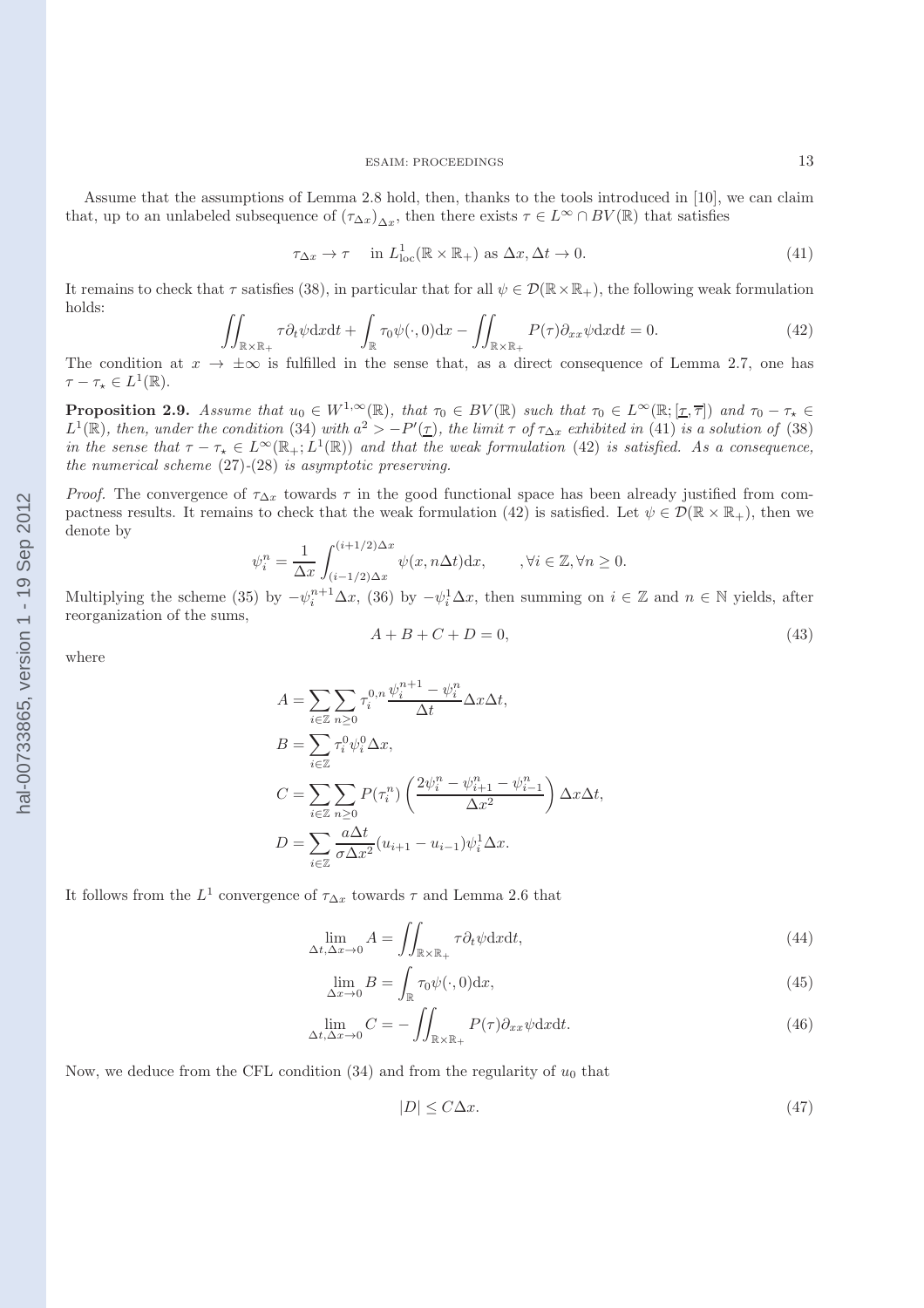Therefore, by considering the limit  $\Delta x, \Delta t \to 0$  in (43), it follows from (44)–(47) that  $\tau$  satisfies (42).

### 3. Interface coupling between the fine model and the coarse model

In this section, we investigate the coupling through a thin interface between the hyperbolic model  $(\mathcal{M}_f^{GT})$ or  $(\mathcal{M}_f^{p-sys})$  with the parabolic model corresponding to its large time asymptotic limit, namely  $(\mathcal{M}_c^{GT})$ or  $(\mathcal{M}_c^{p-sys})$ . As shown later in figure 2 for instance, a naive coupling by transmission of the information by Dirichlet boundary conditions in the spirit of [11, 12] leads to inaccurate results. Therefore, we solve at the thin interface a coupled system in order to connect the fluxes of both models.

### 3.1. The Goldstein-Taylor model

Let us first illustrate the construction of the coupling condition on the simplest example, that is the Goldstein-Taylor model. Consider a fixed interface at  $x_{I+1/2} \in \mathbb{R}$ . We aim at giving a numerical value for the fluxes at the interface  $x_{I+1/2}$  for the variables u, v, where, on the left side of the interface, the fine model is solved:

$$
\begin{cases}\n\varepsilon \partial_t v + \partial_x u = 0, \\
\varepsilon \partial_t u + a^2 \partial_x v = -\frac{\sigma}{\varepsilon} u, \\
u(x,0) = u_L, \\
v(x,0) = v_L,\n\end{cases}\n\text{ for } (x,t) \text{ in } \mathcal{D}_f = (-\infty, x_{I+1/2}) \times [0,\infty),\n\tag{48}
$$

while, on the other side of the interface, the coarse model is considered:

$$
\begin{cases}\n\partial_t v - \frac{a^2}{\sigma} \partial_{xx} v = 0, \\
u = 0, & \text{for } (x, t) \text{ in } \mathcal{D}_c = (x_{I+1/2}, \infty) \times [0, \infty). \\
v(x, 0) = v_R,\n\end{cases}
$$
\n(49)

A first naive idea would be to solve the Riemann problem for the fine problem on both side of the interface, with the initial data  $u_R = 0$  and use the solution to construct numerical fluxes for both sides. As illustrated on Figure 2-right, this algorithm produces quite bad results. In this test case, the regime is such that the Goldstein-Taylor model  $(M_f^{GT})$  and its parabolic limit  $(M_f^{p-sys})$  provide similar results (actually, they are superposed on Figure 2-right). Nevertheless the naive coupling provides a very different solution which is discontinuous at  $x_{I+1/2}$ .

Therefore, another strategy has to be developed in order to improve the behavior of the coupled numerical solution and recover the continuity of v at  $x_{I+1/2}$ . To do so, we introduce some auxiliary unknowns  $\mathbf{U}^*$  =  $(u^*, v^*)^T$  on the left-hand side of the interface and solve a partial Riemann problem, see Figure 1. The Rankine-Hugoniot condition through the 1-wave of speed  $-\frac{a}{\varepsilon}$  yields

$$
u^* - u_L = a(v_L - v^*). \tag{50}
$$

By requiring the continuity of the flux of v through the interface  $x_{I+1/2}$ , we impose that

$$
\frac{u^*}{\varepsilon} = -\frac{a^2}{\sigma} \frac{v_R - v^*}{\frac{\Delta x}{2}}.\tag{51}
$$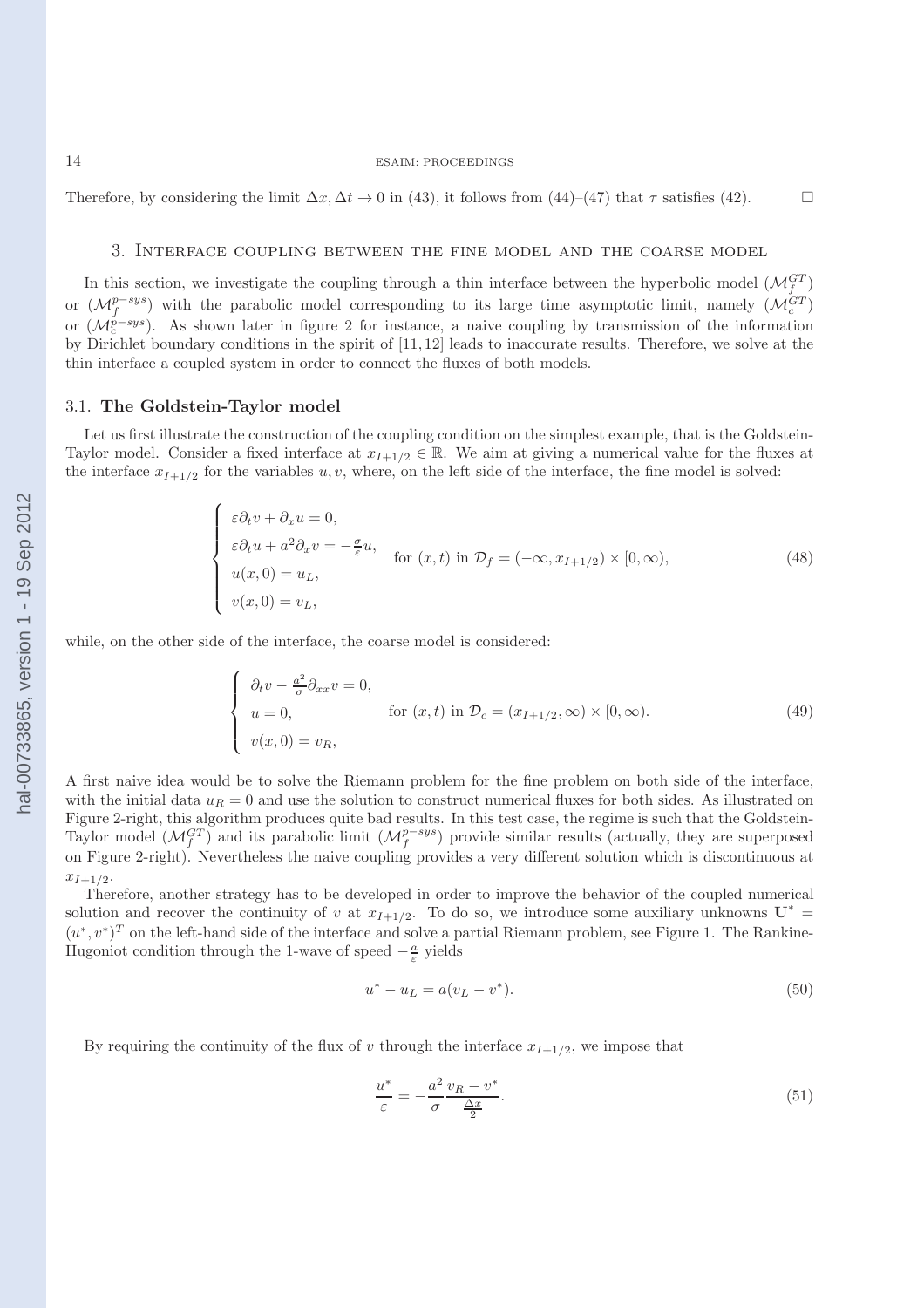

FIGURE 1. The interface states  $\mathbf{U}^* = (u^*, v^*)$  are linked to  $(u_L, v_L)$  by the 1-wave of speed  $-a/\varepsilon$ , and to  $v_R$  by imposing the continuity of the numerical flux of v.

This condition is very natural since it ensure the conservation of  $v$ . Combining (50) and (51), we obtain the intermediate values

$$
v^*(W_L, v_R) = \left(\frac{1}{1 + \frac{2\varepsilon a}{\sigma \Delta x}}\right) \left(v_L + \frac{2\varepsilon a}{\sigma \Delta x} v_R + \frac{u_L}{a}\right). \tag{52}
$$

$$
u^*(W_L, v_R) = \frac{1}{K_{\varepsilon}} (u_L + a(v_L - v_R)),
$$
\n(53)

It remains to plug these formulas in the numerical scheme (4) and (5) setting  $i = I$  and replacing the numerical flux  $\bar{u}(W_I^n, W_{I+1}^n)/K_{\varepsilon}$  and  $\bar{v}^-(W_I^n, W_{I+1}^n)$  by  $u^*(W_I^n, v_{I+1}^n)$  and  $v^*(W_I^n, v_{I+1}^n)$ . Then, the source term is once again treated in an implicit way in order to obtain an asymptotic preserving scheme which, after some computations, leads to

$$
v_I^{n+1} = v_I^n - \frac{\Delta t}{\varepsilon K_\varepsilon \Delta x} \left[ u_I^n + a(v_{I+1}^n - v_I^n) - \bar{u}(W_{I-1}^n, W_I^n) \right],\tag{54}
$$

$$
u_I^{n+1} = u_I^n - \frac{a^2 \Delta t}{\varepsilon K_\varepsilon \Delta x} \left[ v_{I+1}^n - \bar{v}(W_{I-1}^n, W_I^n) \right] - \frac{\sigma \Delta t}{\varepsilon^2 K_\varepsilon} u_I^{n+1},\tag{55}
$$

while the parabolic flux is the cell  $I + 1$  is given by (34) and (53). Note that the numerical flux at the interface  $x_{I+1/2}$  in (54) satisfies

$$
\lim_{\varepsilon \to 0} \frac{u^*}{\varepsilon}((v_I^n, 0), v_{I+1}^n) = \frac{2a^2}{\sigma} \frac{v_L - v_R}{\Delta x},
$$

which is not a consistent approximation for the flux of the expected heat equation that v should satisfy. Nevertheless, the resulting coupling method provides very good results.

We illustrate this new coupling method in a simple test case. The 1D space domain is split in two parts:  $(-1,0)$  and  $(0,1)$ . The model in the left part is the fine one  $(\mathcal{M}_f^{GT})$  and in the right part, the model is the coarse one  $(\mathcal{M}_c^{GT})$ . We compare the numerical coupling method described above with the basic one, which amounts to set  $u_{I+1}^n$  in the hyperbolic scheme (4)-(5) to define the numerical coupling flux. We also plot the results obtain with the full hyperbolic solution and the full parabolic solution. The initial condition is of Riemann type, with  $v_L = 1$  and  $v_R = u_L = u_R = 0$ . The values of the parameters are set to:  $\sigma = 2$  and  $a = 1$ . Each part is discretized with 30 cells. One can easily check that the basic coupling method introduces a jump at the coupling interface. Moreover, for  $\varepsilon = 0.1$  (right figure), though the full hyperbolic solution and the parabolic solution are superposed, the basic coupling still provides a jump at the coupling interface. Actually, this test case was the motivation of the construction of this new coupling method. We can check that in this latter case the results of the new coupling method are very good. If we go back to the case  $\varepsilon = 0.2$  (left figure), the hyperbolic solution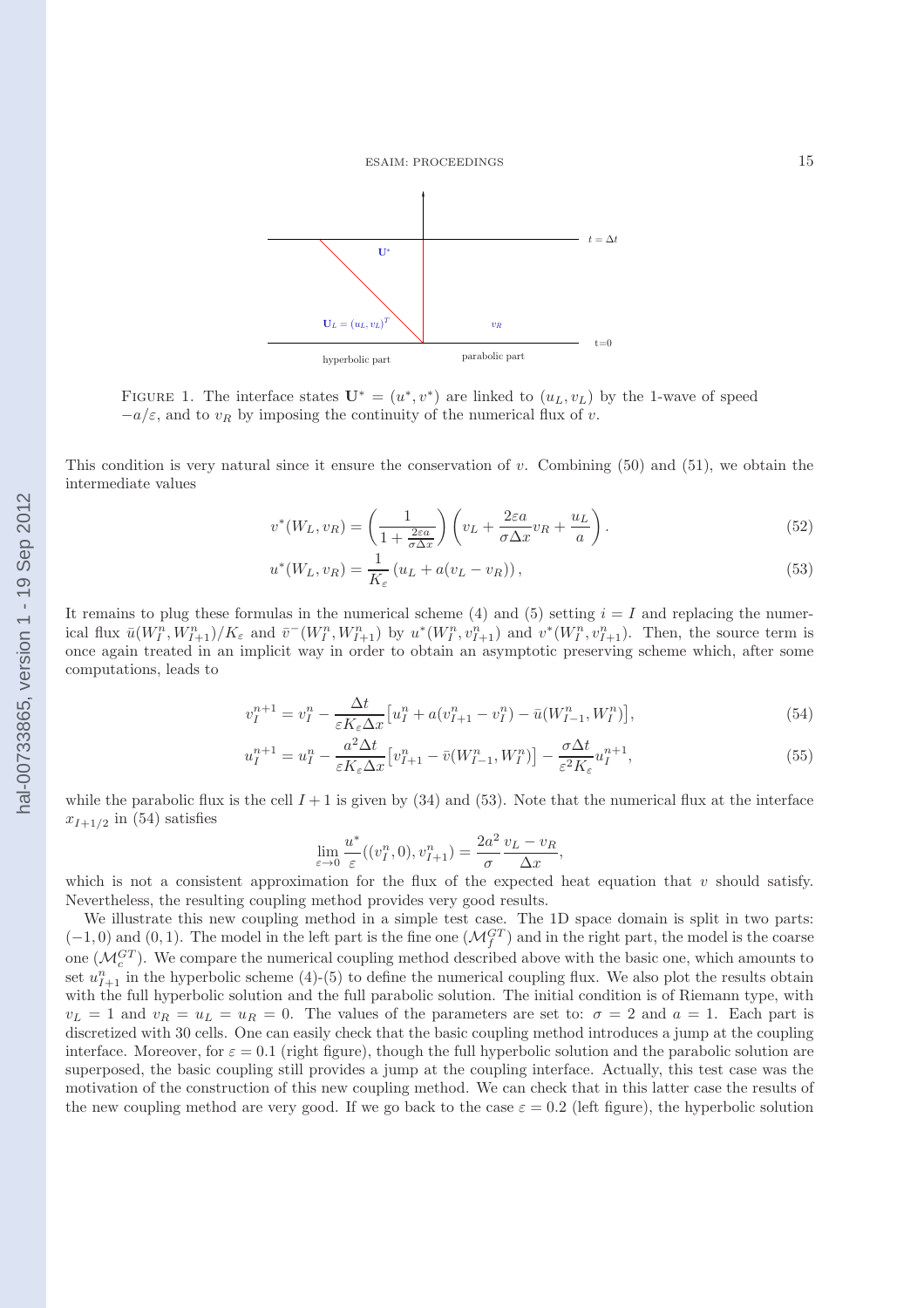

FIGURE 2. Approximate v with  $\varepsilon = 0.2$  (left) and with  $\varepsilon = 0.1$  (right) at  $t = 0.05$ .

and the parabolic solution are very different. Nonetheless, the new coupling method is close to the hyperbolic solution in the left part and close to the parabolic solution in the right part.

### 3.2. The p-system

We perform a similar coupling technique for the p-system. Here again the fine model  $(\mathcal{M}_f^{p-sys})$  is solved on the left side of the interface and the coarse model  $(\mathcal{M}_c^{p-sys})$  is solved on the right side of  $x_I$ . Because of the nonlinearity of both models, the design of an exact coupling strategy with a partial Riemann problem would lead to a nonlinear method. In order to avoid this, we make use of a relaxation method [4, 7] to linearize the p-system and we study the associated coupled partial Riemann problem in order to define the numerical fluxes. It takes the form

$$
\begin{cases}\n\varepsilon \partial_t \tau - \partial_x u = 0, \\
\varepsilon \partial_t u + \partial_x \pi(T, \tau) = \frac{-\sigma}{\varepsilon} u, \\
\partial_t T = \lambda(\tau - T), \\
(\tau, u, T)(x, 0) = (\tau_L, u_L, \tau_L),\n\end{cases} \quad \text{for } (x, t) \text{ in } \mathcal{D}_f = (-\infty, x_I) \times [0, \infty),
$$
\n(56)

where  $\pi(\tau, T) = P(T) + a^2(T - \tau)$  denotes the relaxed pressure and we assume that the Whitham condition  $a^2 > \max_s |P'(s)|$  is satisfied. The coarse model  $(\mathcal{M}_c^{p-sys})$  to be solved on the right side of the interface reads

$$
\begin{cases} \partial_t \tau + \frac{1}{\sigma} \partial_{xx} P(\tau) = 0, \\ u = 0, \\ \tau(x, 0) = \tau_R, \end{cases} \quad \text{for } (x, t) \text{ in } \mathcal{D}_c = (x_I, \infty) \times [0, \infty). \tag{57}
$$

Following the same strategy as the one used for the Goldstein-Taylor model, we introduce an interfacial state  $\mathbf{U}^* = (\tau^*, u^*, \pi^*)^T$  on the left hand side of the interface. The left state and the interfacial state  $\mathbf{U}^*$  are related by the Rankine-Hugoniot condition through the 1–wave of speed  $-\frac{a}{\varepsilon}$ , i.e.

$$
a(\tau^* - \tau_L) = (u^* - u_L) \tag{58}
$$

$$
-a(u^* - u_L) = (\pi^* - P(\tau_L))
$$
\n(59)

since  $\pi_L = P(\tau_L)$ . First, we assume that the pressure is continuous through the interface, that is to say that there is only one pressure at the interface, namely  $\pi^*$ . In order to obtain a conservative method for  $\tau$ , the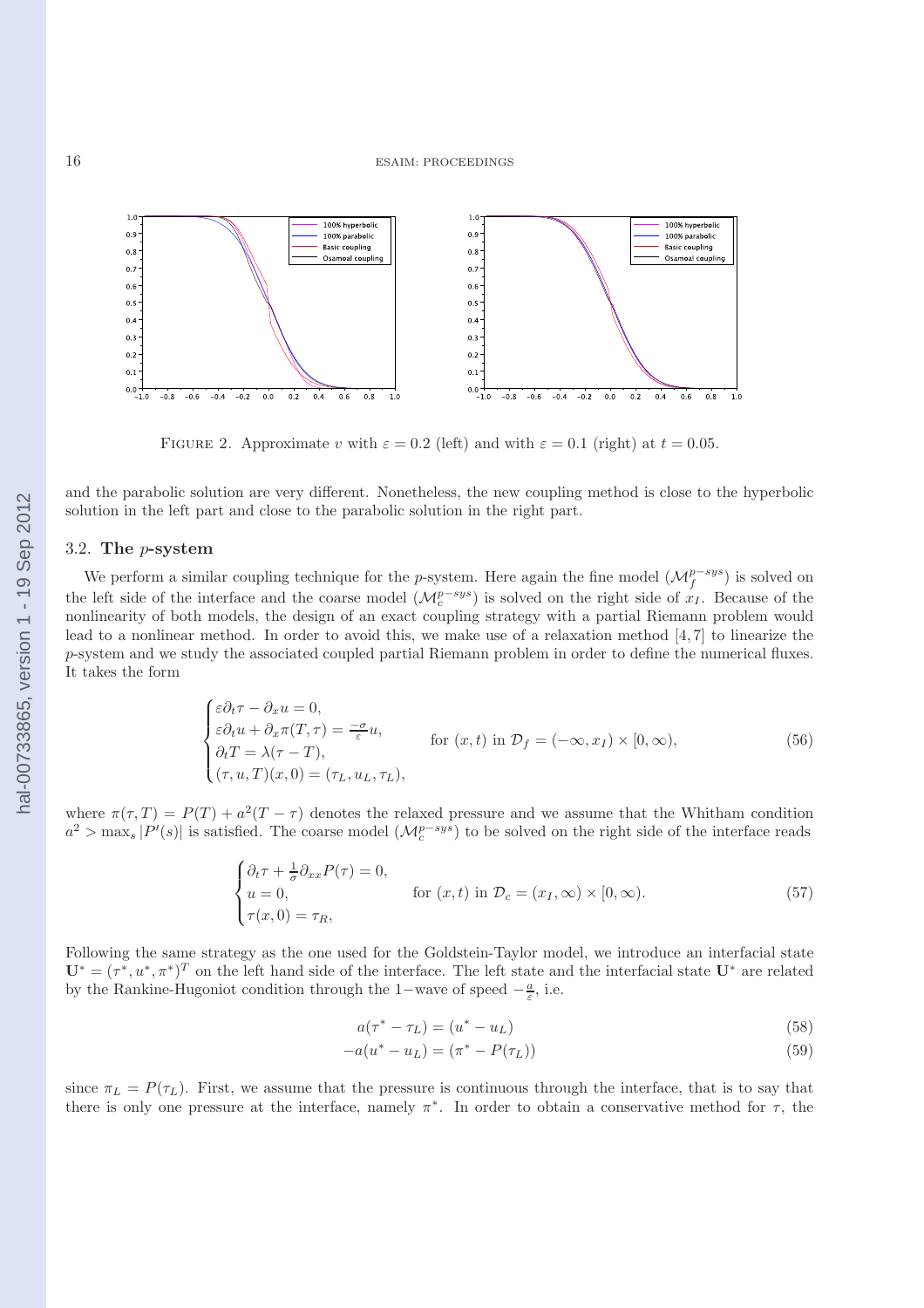$$
-\frac{1}{\varepsilon}u^* = \frac{1}{\sigma}\frac{P(\tau_R) - \pi^*}{\frac{\Delta x}{2}},\tag{60}
$$

which is nothing but the counterpart to  $(51)$ . Combining equations  $(58)$ ,  $(59)$  and  $(60)$ , we obtain

$$
\tau^* = \tau_L + \frac{1}{a}(u^* - u_L),\tag{61}
$$

$$
u^* = \left(\frac{1}{1 + \frac{\sigma \Delta x}{2\varepsilon a}}\right) \left(u_L - \frac{1}{a}(P(\tau_R) - P(\tau_L))\right),\tag{62}
$$

$$
\pi^* = \left(\frac{1}{1 + \frac{2\varepsilon a}{\sigma \Delta x}}\right) \left(P(\tau_L) + \frac{2a\varepsilon}{\sigma \Delta x}P(\tau_R) + au_L\right). \tag{63}
$$

As in the case of the Goldstein-Taylor model, the values  $u^*$  and  $\pi^*$  are plugged in the well-balanced scheme (21) for the cell  $i = I$ . Following the same computations which leads to the scheme (25)-(26) and after the implicit modification of the source term, one obtains

$$
\tau_I^{n+1} = \tau_I^n - \frac{\Delta t}{\varepsilon L_\varepsilon \Delta x} \left[ u_I^n + a(P(\tau_{I+1}^n) - P(\tau_I^n)) - u_{I-1/2}^n \right],\tag{64}
$$

$$
u_I^{n+1} = u_I^n - \frac{\Delta t}{\varepsilon L_\varepsilon \Delta x} \left[ P(\tau_{I+1}^n) - \Pi(W_{I-1}^n, W_I^n) \right] - \frac{\sigma \Delta t}{\varepsilon^2 L_\varepsilon} u_I^{n+1},\tag{65}
$$

where  $u_{I-1/2}^n$  is given by (22) and

$$
\Pi(W_L, W_R) = \frac{1}{2}(P(\tau_L) + P(\tau_R)) - \frac{a}{2}(u_R - u_L).
$$

Remark 3.1. *Other coupling conditions could have been chosen, for instance the continuity of the specific volume* τ *through the interface instead of the continuity of the pressure. However this condition requires to solve a nonlinear problem in order to determine the interfacial state.*

Let us now present the numerical results of two test cases. The pressure law is  $P(\tau) = \tau^{-2}$  and  $\sigma = 2$ . The initial data corresponds to a Riemann problem with  $\tau_L = 2$ ,  $\tau_R = 1$  and  $u_L = u_R = 0$ . Once again, each part of the computational domain is discretized in 30 cells. Two tests with different values of  $\varepsilon$  are provided in Figure 3. In the right figure,  $\varepsilon$  is sufficiently small to obtain very close solutions for the fully hyperbolic case and for the fully parabolic case. The solution of our coupling method is also very close to these two solutions, as expected. In the contrary, the basic coupling method, which amounts to use the hyperbolic flux with  $u_{I+1} = 0$ , introduces a jump at the coupling interface. In the left figure, the solutions of the fully hyperbolic case and of the fully parabolic case are different since  $\varepsilon$  is greater than in the previous case. A jump of  $\tau$  appears with the basic coupling method which is larger than in the case of a smaller  $\varepsilon$ . Indeed, some complementary numerical experiments let us think that the amplitude of this jump to tend to 0 when  $\varepsilon$  goes to 0. The result provided by our coupling method is very satisfying. It follows the shape of the hyperbolic solution in the left part and the shape of the parabolic solution in the right part. As in the Goldstein-Taylor case, the transmission through the coupling interface with our new coupling method is however not fully perfect. Indeed, a small jump can be detected for both values of  $\varepsilon$  which can be probably related to the lack of consistency of the coupling flux when  $\varepsilon$  tends to 0.

## 4. Conclusion

During this project, we have proposed asymptotic preserving schemes for the parabolic limit of the Goldstein-Taylor system and of the p-system. The core of these schemes and their analysis was already present in  $[14, 15]$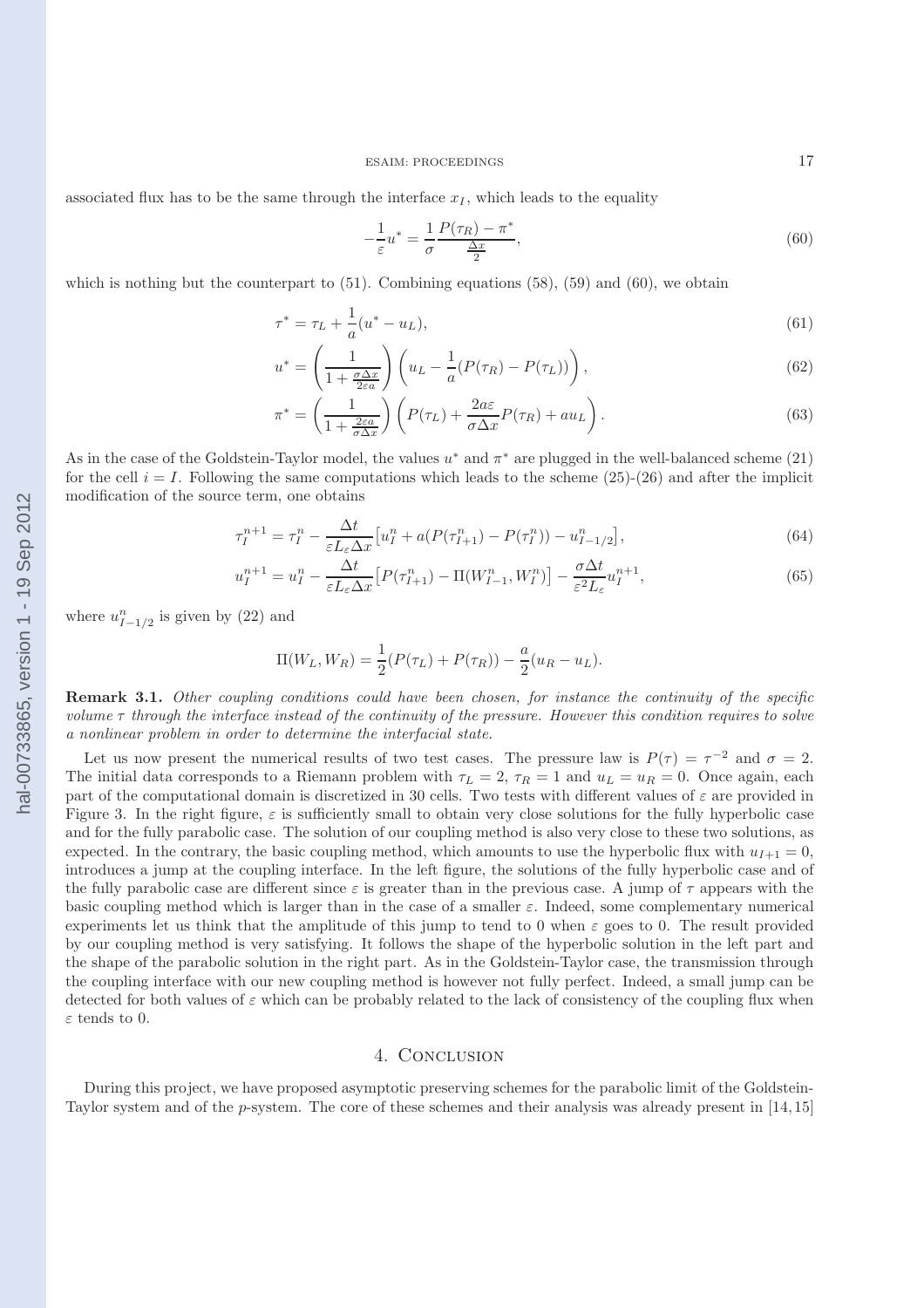

FIGURE 3. Approximate  $\tau$  with  $\varepsilon = 0.4$  (left) and with  $\varepsilon = 0.1$  (right) at  $t = 0.2$ .

as far as the Goldstein-Taylor model is concerned. We also have provided an original coupling method between a hyperbolic system (with source term) and its parabolic limit in order to remove the jumps that the classical coupling method makes appear. The remaining work about the model adaptation concerns the dynamical part: definition of error indicators and development of the fully dynamic adaptive algorithm, following [5, 21]. This is under investigation, as well as the extension to more complex models.

#### **REFERENCES**

- [1] A. Ambroso, C. Chalons, F. Coquel, T. Galié, E. Godlewski, P.-A. Raviart, and N. Seguin. The drift-flux asymptotic limit of barotropic two-phase two-pressure models. Commun. Math. Sci., 6(2):521–529, 2008.
- [2] M. R. Baer and J. W. Nunziato. A two-phase mixture theory for the deflagration-to-detonation transition (DDT) in reactive granular materials. Int. J. Multiphase Flow, 12:861–889, 1986.
- [3] C. Berthon and R. Turpault. Asymptotic preserving HLL schemes. Numer. Meth. P.D.E., 27(6):1396–1422, 2010.
- [4] F. Bouchut. Nonlinear stability of finite volume methods for hyperbolic conservation laws and well-balanced schemes for sources. Frontiers in Mathematics. Birkhäuser Verlag, Basel, 2004.
- C. Cancès, F. Coquel, E. Godlewski, H. Mathis, and N. Seguin. Model adaptation for hyperbolic systems with relaxation. In preparation, 2012.
- [6] C. Chalons, F. Coquel, E. Godlewski, P.-A. Raviart, and N. Seguin. Godunov-type schemes for hyperbolic systems with parameter-dependent source. The case of Euler system with friction. Math. Models Methods Appl. Sci., 20(11):2109–2166, 2010.
- [7] F. Coquel, E. Godlewski, B. Perthame, A. In, and P. Rascle. Some new Godunov and relaxation methods for two-phase flow problems. In Godunov methods (Oxford, 1999), pages 179–188. Kluwer/Plenum, New York, 2001.
- R. Eymard, T. Gallouët, and R. Herbin. Finite volume methods. In Handbook of numerical analysis, Vol. VII, Handb. Numer. Anal., VII, pages 713–1020. North-Holland, Amsterdam, 2000.
- [9] E. Franck, C. Buet, and B. Després. Asymptotic preserving finite volumes discretization for non-linear moment model on unstructured meshes. In Finite volumes for complex applications, VI (Prague, 2011), pages 467–474. Springer, 2011.
- [10] T. Gallouët and J.-C. Latché. Compactness of discrete approximate solutions to parabolic PDEs–Application to a turbulence model. To appear in Communications on Pure and Applied Analysis.
- [11] E. Godlewski, K.-C. Le Thanh, and P.-A. Raviart. The numerical interface coupling of nonlinear hyperbolic systems of conservation laws. II. The case of systems. M2AN Math. Model. Numer. Anal., 39(4):649–692, 2005.
- [12] E. Godlewski and P.-A. Raviart. The numerical interface coupling of nonlinear hyperbolic systems of conservation laws. I. The scalar case. Numer. Math., 97(1):81–130, 2004.
- [13] L. Gosse and A.-Y. LeRoux. Un schéma-équilibre adapté aux lois de conservation scalaires non-homogènes. C. R. Acad. Sci. Paris Sér. I Math., 323(5):543-546, 1996.
- [14] L. Gosse and G. Toscani. An asymptotic-preserving well-balanced scheme for the hyperbolic heat equations. C. R. Math. Acad. Sci. Paris, 334(4):337–342, 2002.
- [15] L. Gosse and G. Toscani. Space localization and well-balanced schemes for discrete kinetic models in diffusive regimes. SIAM J. Numer. Anal., 41(2):641–658 (electronic), 2003.